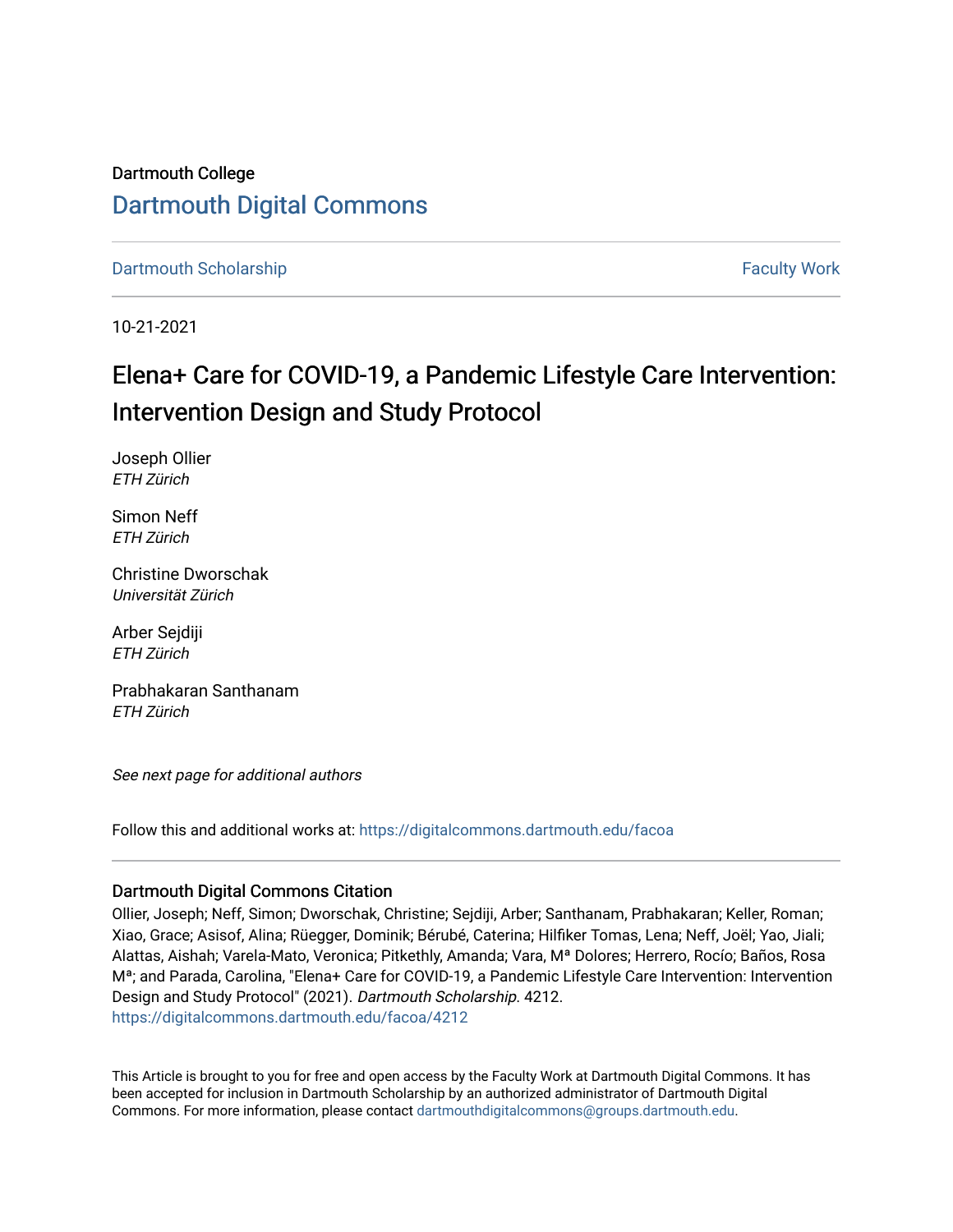### Authors

Joseph Ollier, Simon Neff, Christine Dworschak, Arber Sejdiji, Prabhakaran Santhanam, Roman Keller, Grace Xiao, Alina Asisof, Dominik Rüegger, Caterina Bérubé, Lena Hilfiker Tomas, Joël Neff, Jiali Yao, Aishah Alattas, Veronica Varela-Mato, Amanda Pitkethly, Mª Dolores Vara, Rocío Herrero, Rosa Mª Baños, and Carolina Parada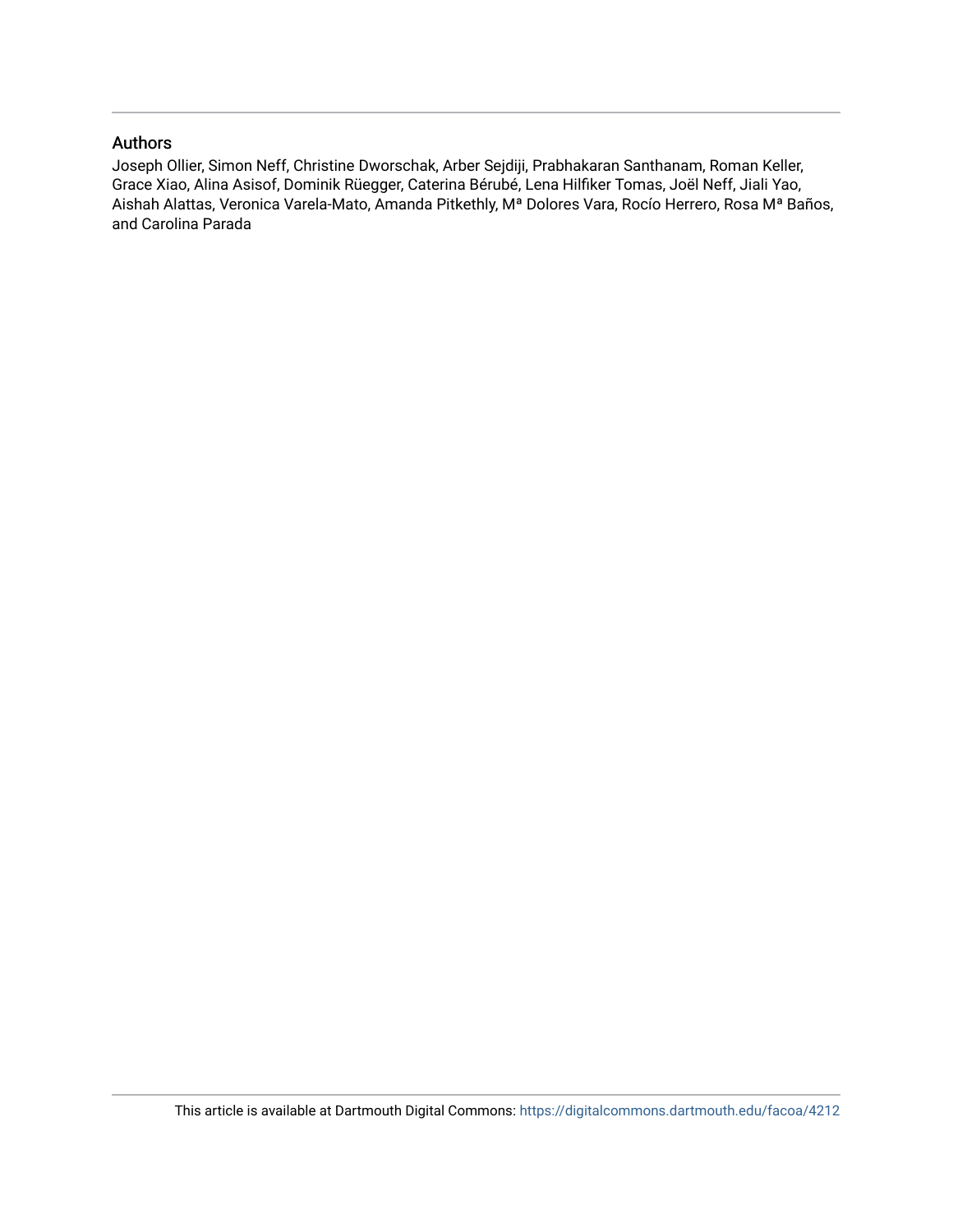



# Elena+ Care for COVID-19, a [Pandemic Lifestyle Care Intervention:](https://www.frontiersin.org/articles/10.3389/fpubh.2021.625640/full) Intervention Design and Study Protocol

Joseph Ollier1\*, Simon Neff<sup>2</sup>, Christine Dworschak<sup>3</sup>, Arber Sejdiji<sup>2</sup>, Prabhakaran Santhanam1, Roman Keller4, Grace Xiao5, Alina Asisof1, Dominik Rüegger1, Caterina Bérubé<sup>1</sup>, Lena Hilfiker Tomas<sup>6</sup>, Joël Neff<sup>6</sup>, Jiali Yao<sup>4</sup>, Aishah Alattas<sup>4</sup>, Veronica Varela-Mato<sup>7</sup>, Amanda Pitkethly<sup>8</sup>, Mª Dolores Vara<sup>9,10</sup>, Rocío Herrero<sup>9,10</sup>, Rosa Mª Baños 9,10,11, Carolina Parada 12, Rajashree Sundaram Agatheswaran 13, Victor Villalobos<sup>14</sup>, Olivia Clare Keller<sup>1,15</sup>, Wai Sze Chan<sup>16</sup>, Varun Mishra<sup>17</sup>, Nicholas Jacobson<sup>18</sup>, Catherine Stanger<sup>18</sup>, Xinming He<sup>19</sup>, Viktor von Wyl<sup>20,21</sup>, Steffi Weidt $^{22}$ , Severin Haug $^{23}$ , Michael Schaub $^{23}$ , Birgit Kleim $^3$ , Jürgen Barth $^{24}$ , Claudia Witt<sup>24</sup>, Urte Scholz<sup>25,26</sup>, Elgar Fleisch<sup>1,4,15</sup>, Florian von Wangenheim<sup>1,4</sup>, Lorainne Tudor Car<sup>4,27</sup>, Falk Müller-Riemenschneider<sup>28,29</sup>, Sandra Hauser-Ulrich <sup>30</sup>, Alejandra Núñez Asomoza $^{\mathfrak{sl}},$  Alicia Salamanca-Sanabria $^{\mathfrak{4}},$  Jacqueline Louise Mair $^{\mathfrak{4}}$  and Tobias Kowatsch<sup> $1,4,15$ </sup>

<sup>1</sup> Centre for Digital Health Interventions, Department of Management, Technology and Economics, Eidgenössische Technische Hochschule (ETH) Zurich, Zurich, Switzerland, <sup>2</sup> Department of Management, Technology, and Economics, Eidgenössische Technische Hochschule (ETH) Zurich, Zurich, Switzerland, <sup>3</sup> Department of Psychology, University of Zurich, Zurich, Switzerland, <sup>4</sup> Future Health Technologies, Singapore-ETH Centre, Campus for Research Excellence and Technological Enterprise (CREATE), Singapore, Singapore, <sup>5</sup> School of Medicine, Johns Hopkins University, Baltimore, MD, United States, <sup>6</sup> Executive School of Management, Technology and Law, University of St. Gallen, St. Gallen, Switzerland, <sup>7</sup> School of Sport, Exercise and Health Sciences, Loughborough University, Loughborough, United Kingdom, <sup>8</sup> Sport, Exercise and Health Sciences, Edinburgh Napier University, Edinburgh, United Kingdom, <sup>9</sup> Polibienestar Research Institute, University of Valencia, Valencia, Spain, <sup>10</sup> Centro de Investigación Biomédica en Red de Fisiopatología de la Obesidad y Nutrición (CIBERObn) Physiopathology of Obesity and Nutrition, Instituto de Salud Carlos III, Madrid, Spain, <sup>11</sup> Department of Personality, Evaluation and Psychological Treatment, Faculty of Psychology, University of Valencia, Valencia, Spain, <sup>12</sup> Department of Psychology, Universidad San Buenaventura, Bogotá, Colombia, <sup>13</sup> National Institute of Education, Nanyang Technological University, Singapore, Singapore, <sup>14</sup> Interdisciplinary Center for Health Workplaces, University of California, Berkeley, Berkeley, CA, United States, <sup>15</sup> Centre for Digital Health Interventions, Institute of Technology Management, University of St. Gallen, St. Gallen, Switzerland, <sup>16</sup> Department of Psychology, University of Hong Kong, Pokfulam, Hong Kong, SAR China, <sup>17</sup> Department of Computer Science, Dartmouth College, Hanover, NH, United States, <sup>18</sup> Center for Technology and Behavioral Health, Geisel School of Medicine, Hanover, NH, United States, <sup>19</sup> Business School, Durham University, Durham, United Kingdom, <sup>20</sup> Epidemiology, Biostatistics and Prevention Institute, University of Zurich, Zurich, Switzerland, <sup>21</sup> Institute for Implementation Science in Health Care, University of Zurich, Zurich, Switzerland, <sup>22</sup> Department of Psychiatry, Psychotherapy and Psychosomatics, University of Zurich, Zurich, Switzerland, <sup>23</sup> Swiss Research Institute for Public Health and Addiction, University of Zurich, Zurich, Switzerland, <sup>24</sup> Institute for Complementary and Integrative Medicine, University Hospital Zurich, University of Zurich, Zurich, Switzerland, <sup>25</sup> Applied Social and Health Psychology, Department of Psychology, University of Zurich, Zurich, Switzerland, <sup>26</sup> Dynamics of Healthy Aging, University of Zurich, Zurich, Switzerland, <sup>27</sup> Family Medicine and Primary Care, Lee Kong Chian School of Medicine, Nanyang Technological University, Singapore, Singapore, <sup>28</sup> Department of Medicine, Saw Swee Hock School of Public Health, Yong Loo Lin School of Medicine, National University of Singapore, Singapore, Singapore, <sup>29</sup> Center for Digital Health, Berlin Institute of Health and Charité, Berlin, Germany, <sup>30</sup> Department of Applied Psychology, University of Applied Sciences Zurich, Zurich, Switzerland, <sup>31</sup> Unidad Académica de Cultura, Universidad Autónoma de Zacatecas, Zacatecas, Mexico

**Background:** The current COVID-19 coronavirus pandemic is an emergency on a global scale, with huge swathes of the population required to remain indoors for prolonged periods to tackle the virus. In this new context, individuals' health-promoting routines are under greater strain, contributing to poorer mental and physical health. Additionally, individuals are required to keep up to date with latest health guidelines about the virus,

#### **OPEN ACCESS**

#### Edited by:

Hanife Rexhepi, University of Skövde, Sweden

#### Reviewed by:

Angel Enrique Roig, Silvercloud Health, Ireland Tahreem Chaudhry, University College London, United Kingdom

\*Correspondence:

Joseph Ollier [jollier@ethz.ch](mailto:jollier@ethz.ch)

#### Specialty section:

This article was submitted to Digital Public Health, a section of the journal Frontiers in Public Health

Received: 03 November 2020 Accepted: 20 September 2021 Published: 21 October 2021

#### Citation:

Ollier J, Neff S, Dworschak C, Sejdiji A, Santhanam P, Keller R, Xiao G, Asisof A, Rüegger D, Bérubé C, Hilfiker Tomas L, Neff J, Yao J, Alattas A, Varela-Mato V, Pitkethly A, Vara MD, Herrero R, Baños RM, Parada C, Agatheswaran RS, Villalobos V, Keller OC, Chan WS, Mishra V, Jacobson N, Stanger C, He X, von Wyl V, Weidt S, Haug S, Schaub M, Kleim B, Barth J, Witt C, Scholz U, Fleisch E, Wangenheim Fv, Car LT, Müller-Riemenschneider F, Hauser-Ulrich S, Asomoza AN, Salamanca-Sanabria A, Mair JL and Kowatsch T (2021) Elena+ Care for COVID-19, a Pandemic Lifestyle Care Intervention: Intervention Design and Study Protocol. Front. Public Health 9:625640. doi: [10.3389/fpubh.2021.625640](https://doi.org/10.3389/fpubh.2021.625640)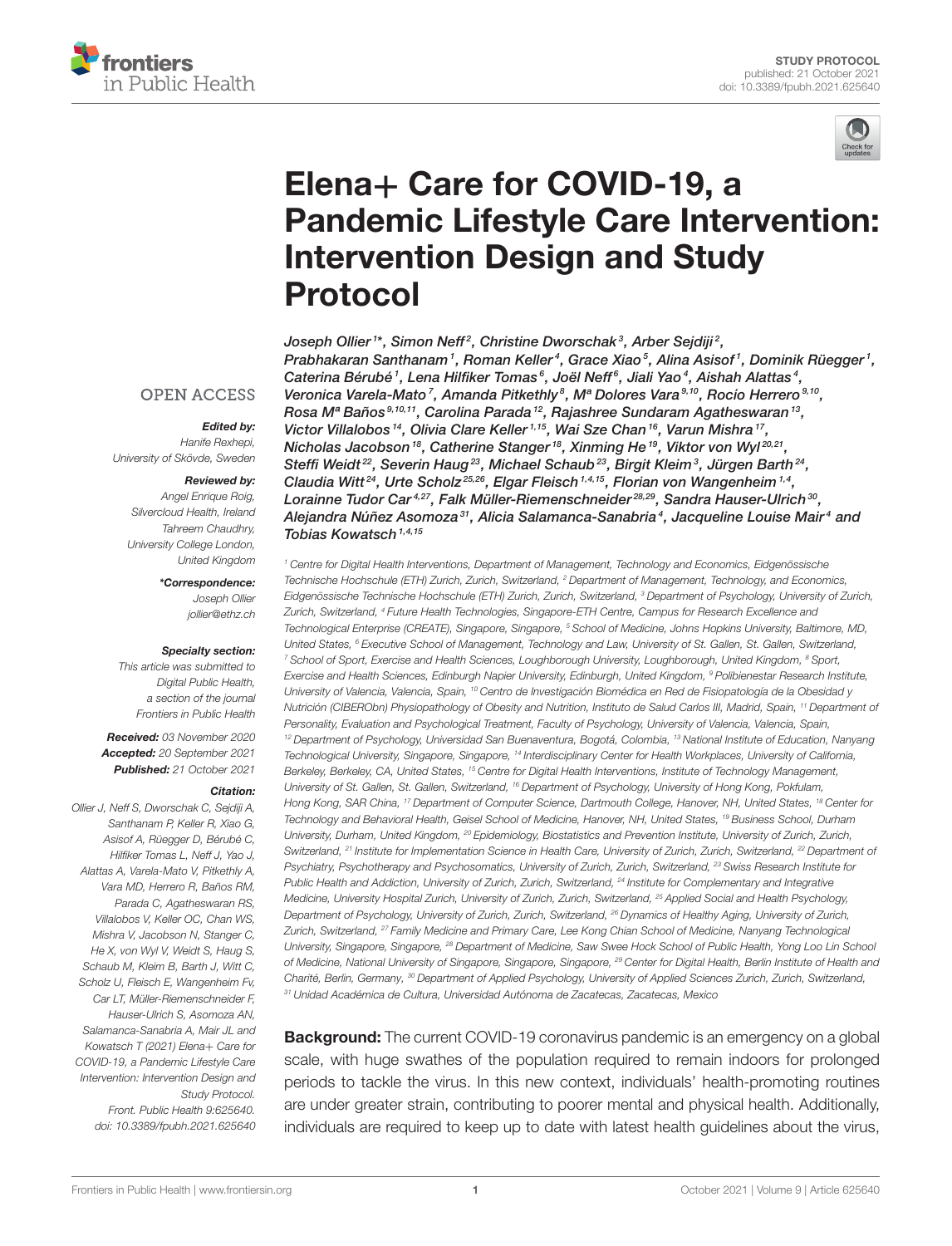which may be confusing in an age of social-media disinformation and shifting guidelines. To tackle these factors, we developed Elena+, a smartphone-based and conversational agent (CA) delivered pandemic lifestyle care intervention.

Methods: Elena+ utilizes varied intervention components to deliver a psychoeducationfocused coaching program on the topics of: COVID-19 information, physical activity, mental health (anxiety, loneliness, mental resources), sleep and diet and nutrition. Over 43 subtopics, a CA guides individuals through content and tracks progress over time, such as changes in health outcome assessments per topic, alongside user-set behavioral intentions and user-reported actual behaviors. Ratings of the usage experience, social demographics and the user profile are also captured. Elena+ is available for public download on iOS and Android devices in English, European Spanish and Latin American Spanish with future languages and launch countries planned, and no limits on planned recruitment. Panel data methods will be used to track user progress over time in subsequent analyses. The Elena+ intervention is open-source under the Apache 2 license (MobileCoach software) and the Creative Commons 4.0 license CC BY-NC-SA (intervention logic and content), allowing future collaborations; such as cultural adaptions, integration of new sensor-related features or the development of new topics.

**Discussion:** Digital health applications offer a low-cost and scalable route to meet challenges to public health. As Elena+ was developed by an international and interdisciplinary team in a short time frame to meet the COVID-19 pandemic, empirical data are required to discern how effective such solutions can be in meeting real world, emergent health crises. Additionally, clustering Elena+ users based on characteristics and usage behaviors could help public health practitioners understand how population-level digital health interventions can reach at-risk and sub-populations.

Keywords: chatbot, conversational agent (CA), digital coaching, digital health, coronavirus–COVID-19, gamification, mental health, pandemic lifestyle care

## INTRODUCTION

The emergence of the COVID-19 coronavirus pandemic has created a global health emergency on an unprecedented scale [\(1\)](#page-14-0). From the call to arms of research to tackle the pandemic, comes the challenge of delivering what the authors term pandemic lifestyle care. Pandemic lifestyle care concerns boosting population-level health during a period when many typical health promoting routines are severely disrupted and simple health promoting behaviors such as going for a walk or having personal space for relaxing hobbies have become much more difficult [\(2\)](#page-14-1). Problems related to social isolation requirements have been rising; including flaunting of social distancing rules, lack of health promoting behaviors (physical activity, nutrition, sleep routines) and mental health issues (anxiety, loneliness) [\(3–](#page-14-2)[5\)](#page-14-3). In such circumstances, without additional intervention, individuals' health and well-being may deteriorate, particularly among at-risk groups with whom a lower level of health literacy, self-efficacy and/or access to resources exists already [\(6,](#page-14-4) [7\)](#page-14-5). Additionally, without trusted resources and guidance readily and freely available at the population level, individuals may be more likely to ignore governmental

guidelines, undermining public health efforts to tackle the pandemic [\(8\)](#page-14-6).

In a variety of other behavioral health fields, digital health interventions utilizing smartphone technology have found success [\(9\)](#page-14-7). In particular, conversational agents (CAs) have been applied to a variety of chronic disease contexts to help coach individuals and offer behavioral lifestyle interventions [\(10](#page-14-8)[–12\)](#page-14-9). Such applications have been shown to build working alliances with users [\(13\)](#page-14-10), leverage benefits of gamification [\(14\)](#page-14-11), utilize techniques from psychotherapy (e.g., cognitive behavioral therapy, motivational interviewing) [\(15\)](#page-14-12) and enhance behavioral coaching in a manner similar to human-delivered coaching [\(11,](#page-14-13) [12,](#page-14-9) [16](#page-14-14)[–19\)](#page-14-15). Importantly, these interventions can be designed in a low-cost and accessible manner [\(20\)](#page-14-16), so they have high potential to scale widely and offer a healthcare service to those whom may be lacking in treatment coverage [\(21,](#page-14-17) [22\)](#page-14-18).

In this paper, we overview a digital health intervention that leverages findings from digital health research, combining varied theoretical and treatment approaches from different health domains into a single lifestyle intervention. The smartphone app, Elena+, named in honor of the Italian Nurse Elena Pagliarini, who was photographed exhausted from treating COVID-19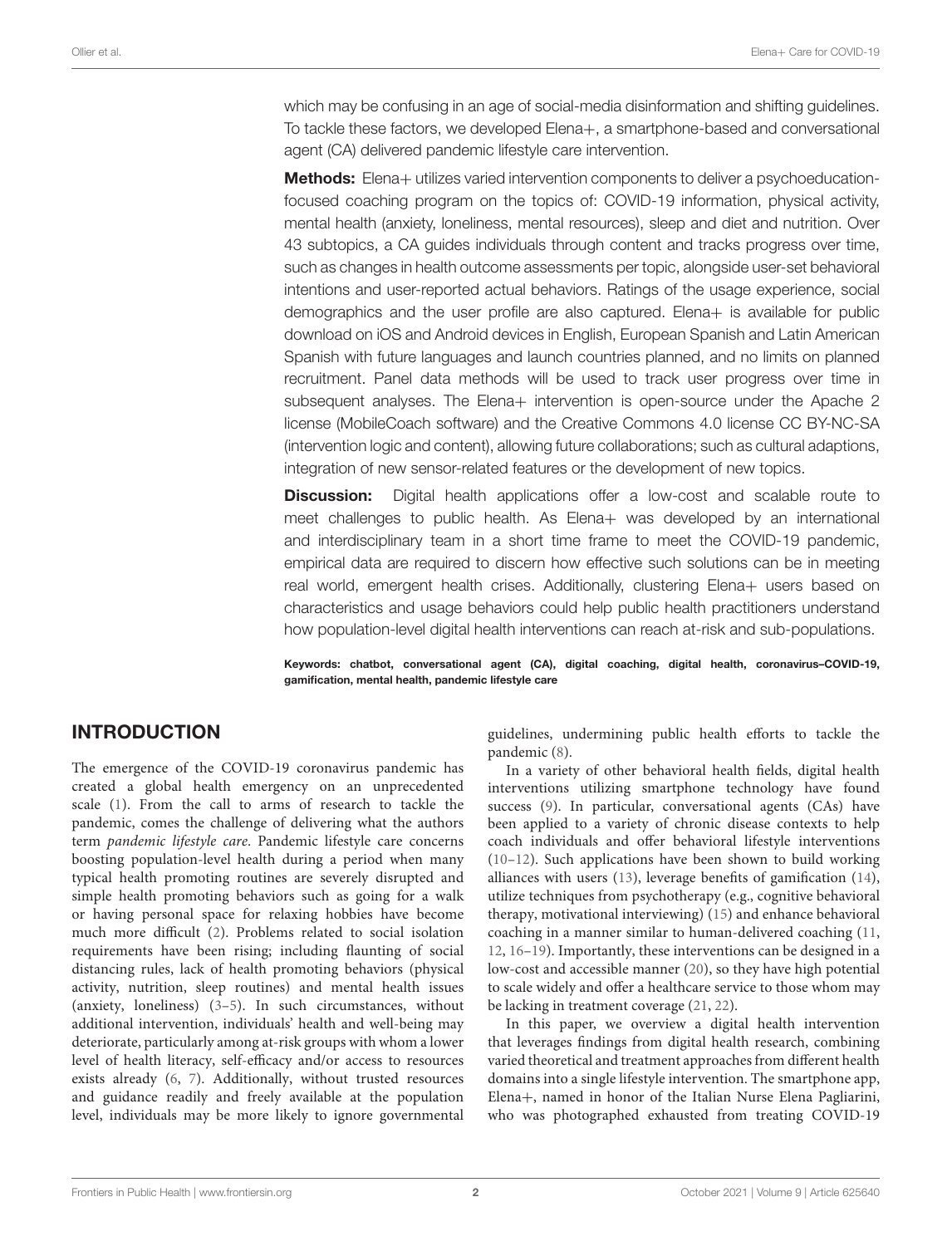patients, has been developed within a short-time frame by a team of researchers from around the world. It aims to capitalize upon the key findings from behavioral and digital health fields to implement current best practices for the public good during the current emergency in public health. The Elena+ app, freely available on both iOS and Android devices in a variety of nations (United Kingdom, United States, Switzerland, Ireland, Spain, Colombia, Mexico), utilizes a CA to interact with users and offers personalized coaching in lifestyle health topics which may be under strain during this COVID-19 period. Topics included are: (i) COVID-19 health information, (ii) physical activity, (iii) mental health (loneliness, anxiety, utilizing mental resources), (iv) sleep and (v) diet and nutrition. The project also lays the groundwork for future interventions by providing open-source intervention logic, content, and software, which may serve as a useful start-point for tackling other chronic and mental illness and/or provide the basis of a digital control condition for other digital health interventions.

In addition to its function as a publicly available coaching tool Elena+ also doubles as a single-arm interventional study where we track individual progress through a series of psychoeducation and activity-based coaching sessions. The research aims of Elena+ are as follows; first, we measure changes from baseline to follow-up health assessments for each topic; second, we track selfreported behavioral intentions and actual behaviors during the coaching progress, to see if these measures mediate the change process, as demonstrated by differences over time in a topic's main assessment health outcome as outlined above; third, we capture data related to the patient profile and usage experience, to understand how the success of Elena+ may vary based on clusters of user/usage characteristics, that will enable better segmenting of the population and tailoring of approaches in future health interventions [\(23](#page-14-19)[–25\)](#page-14-20).

## INTERVENTION DESIGN

Elena+ is a smartphone app that uses a CA to lead individuals through a series of psychoeducation coaching sessions, comprising primarily of psychoeducational materials, behavior change activities, planning activities and intention/goal formation. Created rapidly to meet the emergent COVID-19 coronavirus pandemic, Elena+ delivers coaching sessions created by experts in their respective fields to attempt to reach in-need/atrisk sub-populations. A variety of intervention components have been utilized to: (i) foster engagement with the Elena+ app, and (ii) boost care potential in delivering pandemic lifestyle health outcomes. This harmonizes the intervention with current bestpractice from digital service and health intervention fields as far as possible, whilst considering current time and resource constraints in developing the app. For the intervention design of Elena+, we combined various theory-driven and practiceled approaches from different fields and tailored coaching materials accordingly. In total 43 coaching sessions have been created on the topics of: COVID-19 health information, physical activity, loneliness, anxiety, utilizing mental resources, sleep, and diet/nutrition. A full overview of coaching topics and subtopics within them is given in section Coaching Topics.

The conceptual model in **[Figure 1](#page-5-0)** overviews the driving engine of the Elena+ intervention, outlining how intervention components target: (i) theoretical constructs, (ii) antecedent causes of behavioral intentions, and (iii) behavioral activation. The Elena+ Engagement Intervention Components outline design choices for the app usage experience, the CA, and the promotional strategy aimed to promote positive perceptions of the Elena+ app usage experience. As stated in both Theory of Planned Behavior (TPB) [\(26\)](#page-15-0) and Technology Acceptance Model (TAM) [\(27\)](#page-15-1), once sufficiently positive evaluations of the app usage experience are created, users will intend to use the app, and thus exhibit a state of engagement. Once engaged, individuals are then able to benefit from the Lifestyle Intervention Components of: (i) psychoeducation, (ii) behavior change activities, and (ii) planning activities in the respective seven coaching topics. This in turn influences the perceived usefulness of the coaching sessions, and by completing further psychoeducational coaching content and activities, individuals will exhibit greater self-efficacy and feelings of social support [\(28\)](#page-15-2). This empowers coachees to set behavioral intentions and follow them through as "actual behaviors" in their daily lives, during a period of reflection, implementation, and experiential learning as part of the coaching process [\(29\)](#page-15-3). As individuals apply psychoeducation and behavior change/planning activities into their own lives, health outcome assessment scores are expected to improve leading to positive reinforcement loop via greater engagement with the Elena+ app. The intervention is therefore unique in its broad approach to target multiple facets of an individual's lifestyle, and varies from other CA interventions which typically focus on a single health domain but in greater depth [\(10\)](#page-14-8) representing both a novel treatment and research opportunity in digital public health efforts [\(30\)](#page-15-4).

# Intervention Components Engagement Intervention Components

**Interpersonal Style of the Elena**+ **CA** The working alliance represents the relationship quality between patients and healthcare professionals, and is robustly linked to treatment success in both offline and digital settings [\(13,](#page-14-10) [31–](#page-15-5) [33\)](#page-15-6). Comprising of task, bonds and goals [\(34\)](#page-15-7) shared between coach and coachee, it is a key predictor of health behavior and attitude change [\(35\)](#page-15-8). In digital contexts it can be boosted by creating interactions that adhere to principles outlined in positive psychology coaching and motivational interviewing [\(18,](#page-14-21) [35](#page-15-8)[–37\)](#page-15-9) such as leveraging interpersonal cues [\(38\)](#page-15-10), expressing empathy [\(39\)](#page-15-11), and eliciting change talk [\(29,](#page-15-3) [37,](#page-15-9) [40,](#page-15-12) [41\)](#page-15-13). For Elena+ we utilize past findings such as blending both social and task-oriented dialogue [\(42\)](#page-15-14), depiction of a pictorial avatar representation for the agent [\(38,](#page-15-10) [43,](#page-15-15) [44\)](#page-15-16), and utilization of some backstory for the CA [\(45,](#page-15-17) [46\)](#page-15-18) (i.e., it is a digital representation of a real nurse like Elena that helps fight COVID-19). In this vein, to help nurture a coaching atmosphere, terms such as "menu" or "next time you use the app" are avoided, and terms relevant to face-to-face communication such as "coaching choices" or "in your next coaching session" are utilized by the CA.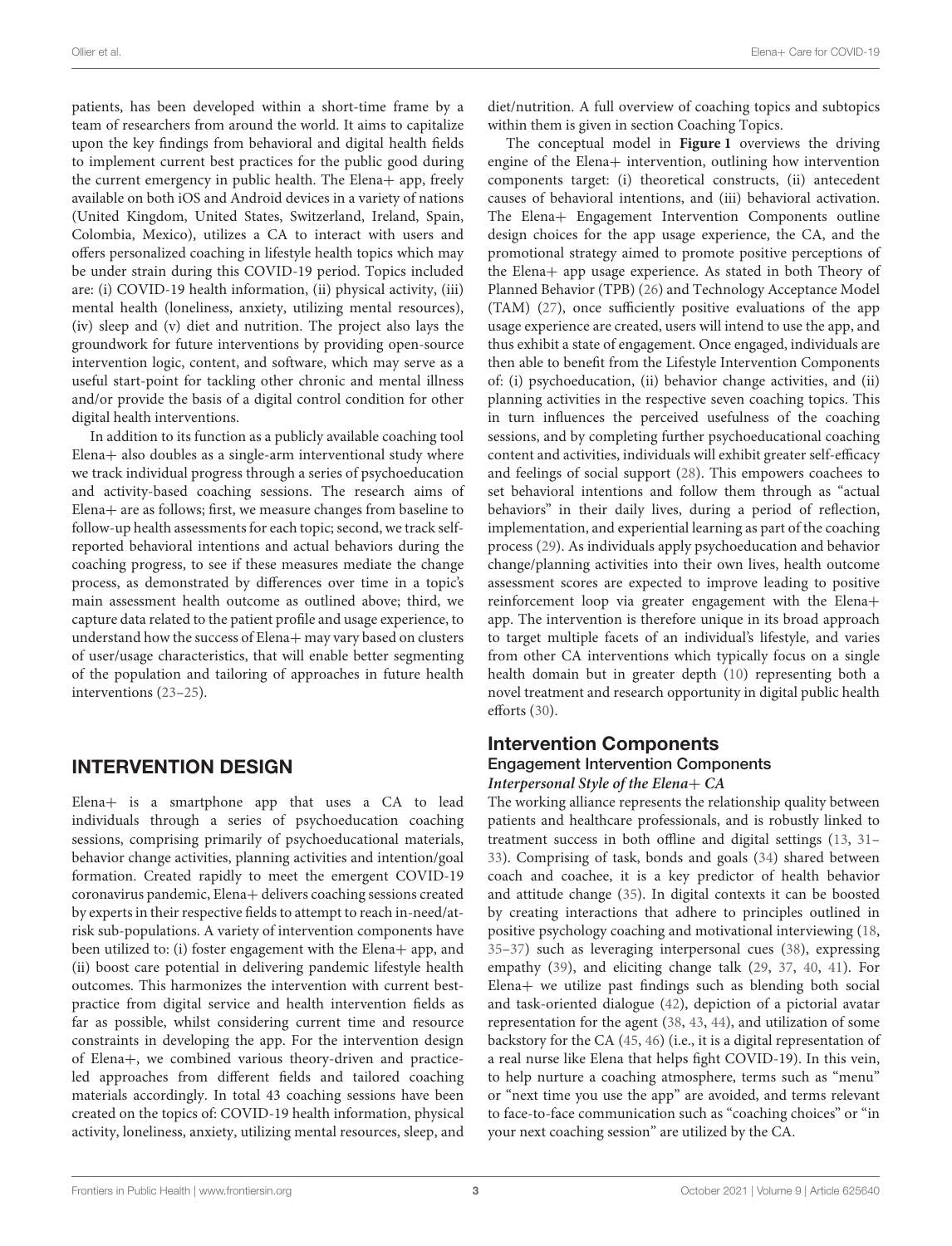

#### <span id="page-5-0"></span>**Personalization of Elena**+ **Coaching**

Personalization is a key factor eliciting trust, feelings of familiarity and adoption of technologies [\(47\)](#page-15-19) and in turn positively influences the user experience [\(48\)](#page-15-20). Efforts were therefore put into giving user choice and autonomy as far as possible throughout the experience, and using non-forceful language in line with self-determination theory and motivational interviewing [\(49](#page-15-21)[–51\)](#page-15-22). Examples include the selection of your digital coach (Elena or Elliot), use of an assessment quiz to make topic recommendations, and the opportunity to set personalized goals related to behavior change. Additionally, Elena+ also offers "on demand coaching" i.e., individuals may continue coaching at any time they wish, and there are no limits on content availability which differs from other digital health interventions which limit content available per day.

#### **Gamification**

Gamification i.e., "gaming elements used outside of games" is a key factor in motivating users [\(52\)](#page-15-23) and creating an engaged state [\(14,](#page-14-11) [53\)](#page-15-24). It has been successfully used in mental health and psychiatry care [\(52\)](#page-15-23) by applying gaming mechanics to non-game contexts [\(45\)](#page-15-17), for example, winning points to add instrumental and experiential value to activities [\(54\)](#page-15-25).

For the current Elena+ intervention, we utilize gamification concepts by rewarding individuals with badges to symbolize progress through the app, and awarding hearts for coaching session/assessment question completion, helping to evoke behavioral economic aspects related to avoiding losses and maximizing gains [\(55\)](#page-15-26). Surprise bonus hearts are also awarded during the intervention, which has been found to instill additional motivation via random variable scheduling of rewards [\(56\)](#page-15-27). These bonuses may be awarded for timely completion of all intervention content (whereby timely consists of completing 1– 2 coaching sessions per day, requiring ∼70 days to complete). This serves as a control mechanism to nudge coachees to complete Elena+ in an optimal time frame so that users' can adequately process and apply coaching content to their daily lives (see section Intervention Timeframe). Additionally, hearts are framed to coachees with a social message during the intervention onboarding; "hearts help our healthcare heroes," with further details explaining to coachees that by earning hearts, individuals are following a path of action that helps frontline carers safe by ensuring healthcare systems are not overloaded. This is to strengthen altruistic and social motivation for using the app, which has been linked to internalized values and intrinsic forms of motivation [\(57,](#page-15-28) [58\)](#page-15-29).

#### **Framing of Usage Experience Expectations**

Positively framing user expectations on usage experience enables feelings of transparency and value co-creation [\(59\)](#page-15-30), and has been linked to increased behavioral intentions [\(60\)](#page-15-31), relationship formation [\(61\)](#page-15-32), and satisfaction [\(62\)](#page-15-33). In Elena+ "onboarding" disclosures (i.e., disclosures from the CA related to service experience) are utilized during the first interactions and prior to selection of coaching topics for the first time a topic category is chosen, orienting coachees to the coaching process. Additionally, research has shown that failure to disclose privacy information in a transparent way may cause individuals to drop-out from digital services and cause poor trust in platforms [\(41\)](#page-15-13). A recent review of CA use in digital health interventions has recommended disclosing privacy information transparently to avoid such complications [\(13\)](#page-14-10). In this spirit, the Elena+ CA briefly outlines how information is kept safe and stored in an anonymous fashion within the chat, in addition to the minimum legal requirements of displaying the terms and conditions.

#### **Social Media Promotion of the Elena**+ **App**

Social media has been harnessed both as a tool to recruit participants [\(63\)](#page-15-34) as well as for health promotion and behavior change [\(64\)](#page-15-35). For the current intervention we created social media accounts on Facebook, Twitter, Instagram, and LinkedIn, as well as a separate website. At present the Facebook Ad Manager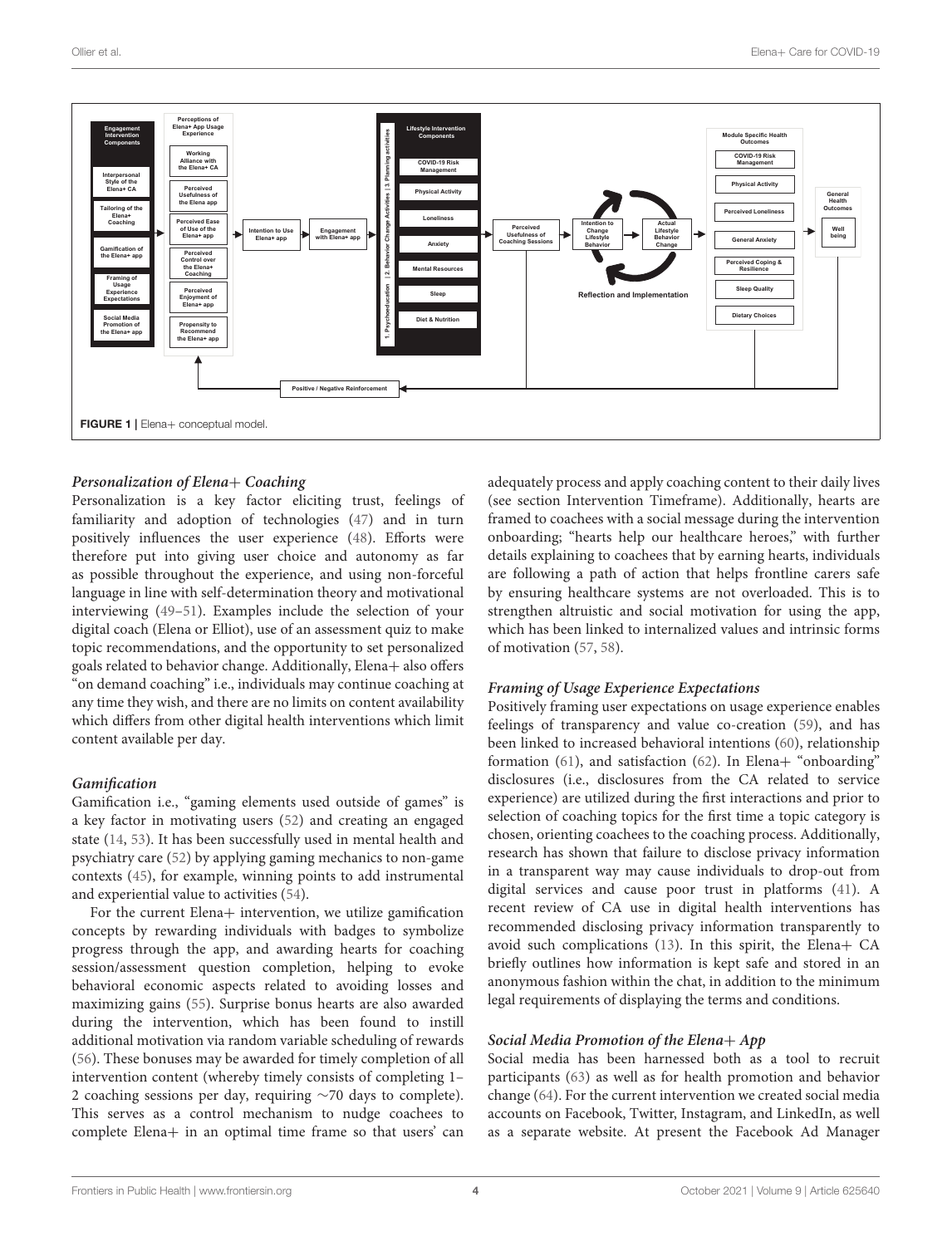platform is used actively for both promotional and recruitment purposes through use of advertisements. As the project evolves, we may experiment with use of other platforms.

### Lifestyle Intervention Components **Psychoeducation**

Health literacy has been defined as "the cognitive and social skills which determine motivation and ability of individuals to gain access to, understand and use information in ways which promote and maintain good health" [\(65\)](#page-15-36). On the population level, promoting patient health literacy is linked to reduced chronic illness prevalence, reduced early mortality and effective use of health services [\(66\)](#page-15-37), while on a patient level, it represents the "personal and relational factors that affect a person's ability to acquire, understand and use information about health and health services" [\(67\)](#page-15-38).

In Elena+ psychoeducation is employed "to enhance the likelihood of provision and receipt of effective and collaborative health care" [\(66\)](#page-15-37) and boost patients' health literacy. As the app is aimed broadly at the general public, several steps have been taken to better ensure the understandability of psychoeducational material [\(68\)](#page-15-39). These include; writing health information using layman's terms where possible, using specific terms with definitions, and allowing individuals the option to enquire for further explanations and definitions, whilst also ensuring the coaching experience is not unnecessarily slowed for high literacy coachees [\(69\)](#page-15-40). An additional consideration was the division of materials across the intervention into beginner and intermediate levels (where appropriate) to better match individual knowledge, experiential background and/or motivational state (as detailed in section Coaching Topics).

#### **Behavior Change Activities**

To support the psychoeducation efforts that influence behavioral intention formation [\(70,](#page-16-0) [71\)](#page-16-1), behavior change activities are utilized as part of the coaching and change process [\(29,](#page-15-3) [72\)](#page-16-2). These activities are taken from a variety of specific fields (motivational interviewing, cognitive behavioral therapy) and adapted to the digital CA coaching context [\(18\)](#page-14-21). Examples of activities used include the "5 good things technique," cognitive restructuring, mindfulness/breathing exercises, anxiety diaries and more [\(40,](#page-15-12) [73,](#page-16-3) [74\)](#page-16-4) depending on the coaching topic covered (see section Coaching Topics). This helps bring psychoeducational material to light by outlining practical techniques individuals can utilize to manage their health in the short term, as well as teaching longer term coping skills to manage symptoms in new contexts.

#### **Planning Activities**

Behavioral supports such as planning activities can be effective in simplifying decision making across the patient health literacy spectrum, helping to set clear and specific goals [\(75\)](#page-16-5). They are particularly important for low health literacy groups whom may struggle in comprehending and applying information to their own lifestyles without support [\(76\)](#page-16-6). In Elena+ planning activities are utilized to aid goal formation, for example, in the physical activity module; goal setting outcomes, goal setting behaviors, discrepancy between current behavior and idealized outcomes are discussed. Individuals can also set and review physical activity goals in line with the Capability, Opportunity, Motivation, Behavior (COM-B) approach [\(77\)](#page-16-7). Additionally, at the end of each session, individuals are encouraged to set behavioral intention(s) based on content covered, offering concrete next steps to facilitate their behavioral activation [\(78\)](#page-16-8). As the danger of the "intention-behavior" gap exists [\(79–](#page-16-9)[81\)](#page-16-10), individuals' actual behaviors are followed up upon via messaging 4–10 days following completion of a coaching session. This helps sync with extant research on using situational cues [\(82\)](#page-16-11), and short text-message reminders of action-plans [\(83\)](#page-16-12), to increase the effectiveness of goal/behavior planning activities.

## Coaching Topics

In the Elena+, individuals may complete coaching content in several different health topics. These represent the pandemic lifestyle areas where aforementioned techniques detailed in the intervention components (such as psychoeducation or planning activities) are applied to each health domain. For any given overarching coaching topic (e.g., Anxiety), a variety of sub-topics (e.g., "Breathing Away Anxiety") are available for completion with the CA, each lasting ∼5–10 min (see **[Table 1](#page-7-0)**). Coaching for each subtopic content was created by an international and interdisciplinary team of domain health experts during April and May 2020, based on scientific findings and their expertise, and is continually reviewed regarding any new COVID-19 guidance from the World Health Organization (WHO).

For the design of coaching content, we followed relevant theoretical approaches. For the topics of COVID-19 health information, sleep, diet and nutrition, and physical activity a Health Action Process Approach (HAPA) inspired design was used and we divided materials between beginner and intermediate+ difficulty levels so that Elena+ users with a greater degree of knowledge, experiential background and/or motivation (as discerned during a gamified health assessment, detailed in section Intervention Logic) are directed ahead to intermediate+ coaching materials to better promote their learning and engagement [\(84,](#page-16-13) [85\)](#page-16-14). Presently, diet and nutrition contains three beginner coaching sessions with further intermediate+ materials planned. For the mental health topics (anxiety, loneliness, utilizing mental resources) intervention materials were conceptualized along a series of continua (rather than divided into discrete categories of beginner and intermediate+) following evidence-based transdiagnostic treatment in mental health [\(86](#page-16-15)[–88\)](#page-16-16). Lastly, in planning all topics, we also took inspiration from the Behavioral Change Wheel and COM-B model of behavior change [\(77\)](#page-16-7), for example using the APEASE criteria to identify intervention functions and behavior change techniques suitable to deliver the COM-B components of psychological capability, reflective motivation, automatic motivation, and social opportunity [\(77\)](#page-16-7). An overview of the rationale for including each coaching topic and specific content is given in the current section.

#### COVID-19 Health Information

Having individuals within society enact COVID-19 guidelines widely is vital for tackling the virus [\(8\)](#page-14-6), however this requires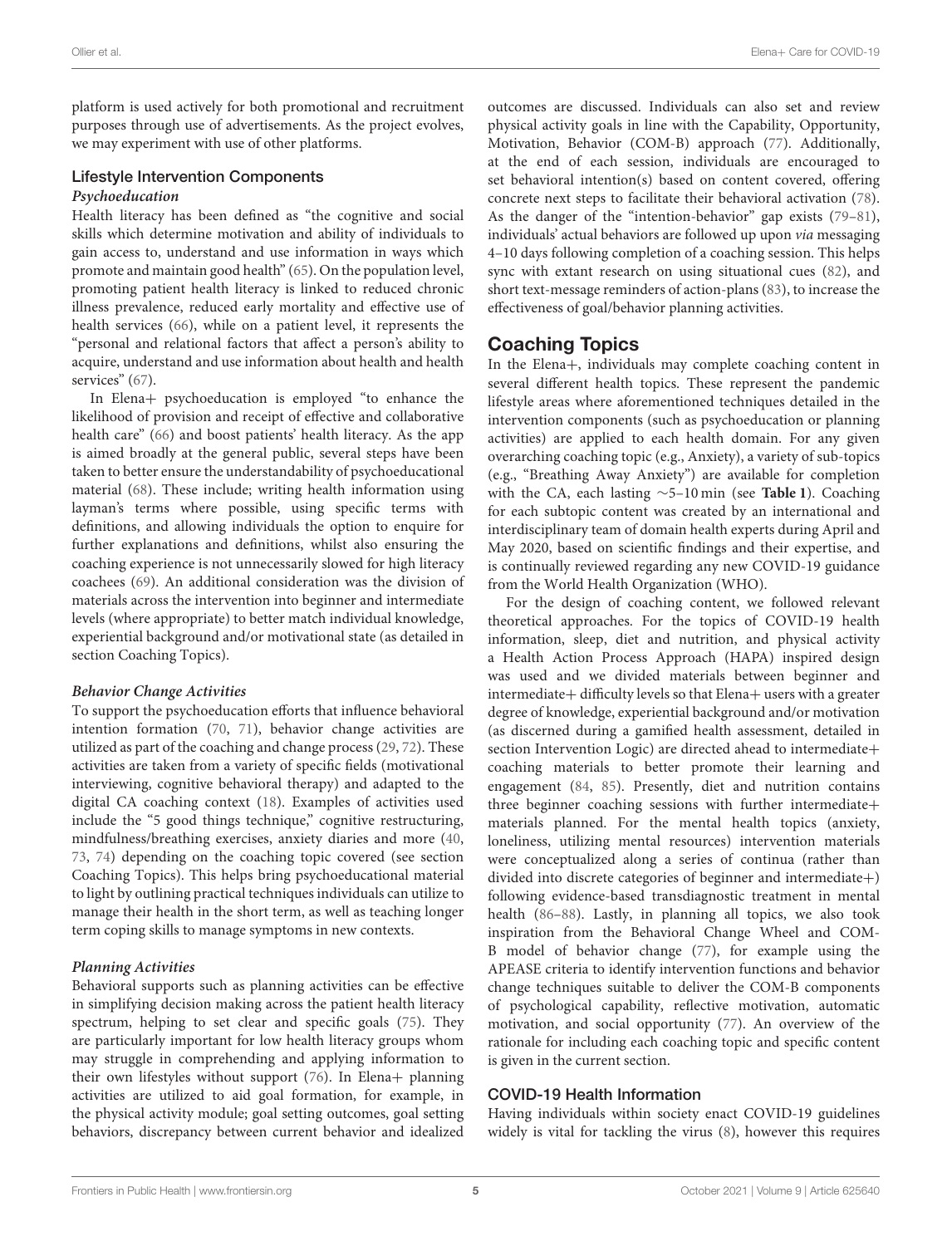#### <span id="page-7-0"></span>TABLE 1 | Coaching topic overview.

| <b>Module topic</b> | <b>Beginner coaching subtopics</b>                         | Intermediate+ coaching subtopics                                       |
|---------------------|------------------------------------------------------------|------------------------------------------------------------------------|
| COVID-19            | What is COVID-19 and what are coronaviruses?               | What are pandemics and why do they occur?                              |
|                     | What are the symptoms and how do they differ from the flu? | How and when should I self-isolate?                                    |
|                     | How is COVID-19 coronavirus spread?                        | How can I get tested/diagnosed for COVID-19?                           |
|                     | What groups are most at risk?                              | Are hospitals/medical facilities safe to visit?                        |
|                     | How can we prevent the spread?                             | More advanced information on preventing transmission/catching COVID-19 |
| Physical activity   | What is physical activity and how much should I do?        | How does physical activity affect my immune system?                    |
|                     | What are the benefits of being active?                     | Safety, inspiration and fitness goals during COVID-19                  |
|                     | Getting more active during COVID-19                        | How can I improve my fitness?                                          |
|                     | Safe exercising during COVID-19                            | How can I maximize the benefits of physical activity?                  |
| Sleep               | Why is sleep important?                                    | What is sleep hygiene?                                                 |
|                     | How does healthy sleep help to protect me from COVID-19?   | What hinders and helps good sleep?                                     |
|                     | Is good sleep important for my mental health?              | How does poor sleep put me at risk for COVID-19?                       |
|                     | What happens if I do not sleep well?                       | How can I manage to sleep well during confinement?                     |
|                     | Can anxiety, stress and poor sleep cause COVID-19?         |                                                                        |
| Diet and nutrition  | Unhealthy food hazards                                     |                                                                        |
|                     | The positive effects of a nutrition-rich diet              |                                                                        |
|                     | Preparing meals with the daily dozen                       |                                                                        |
| Anxiety             | What is anxiety and why is it hard to control?             |                                                                        |
|                     | COVID-19, risk perception and anxiety                      |                                                                        |
|                     | How can I control my anxiety?                              |                                                                        |
|                     | Breathing away anxiety                                     |                                                                        |
|                     | Confinement and anxiety                                    |                                                                        |
| Loneliness          | What is loneliness?                                        |                                                                        |
|                     | Can loneliness make you sick?                              |                                                                        |
|                     | How can we deal with loneliness?                           |                                                                        |
| Mental resources    | The fundamentals of mental resources                       |                                                                        |
|                     | The functions of mental resources                          |                                                                        |
|                     | The neuroscience behind mental resources                   |                                                                        |
|                     | Identifying our mental resources                           |                                                                        |
|                     | Activating our mental resources                            |                                                                        |
|                     |                                                            |                                                                        |

a large information processing burden on the part of the individual, whom must vigilantly pay attention to developments. Additionally, one-way media channels must compete with a more interactive social media platforms, which presently contains the danger of misinformation and "fake news" [\(8\)](#page-14-6), for example, stories claiming 5 g mobile-phone networks caused the COVID-19 outbreak [\(89\)](#page-16-17). Certain individuals in traditionally at-risk groups lower in self-efficacy and/or health-literacy may be particularly vulnerable for a failure to follow guidelines [\(6,](#page-14-4) [90\)](#page-16-18) and more susceptible to "fake news" stories [\(91\)](#page-16-19). To tackle these factors, Elena+ offers the COVID-19 health information module based on trustworthy and legitimate sources including the core guidelines and information provided by the World Health Organization and other governmental bodies and/or charities/agencies.

#### Physical Activity

Current restrictions on individuals' lifestyles (gym closures, requirements to stay indoors, social distancing guidelines) are making physical activity levels more challenging to maintain [\(92\)](#page-16-20). This may pose a particular issue for individuals that prefer socially oriented exercise contents [\(93,](#page-16-21) [94\)](#page-16-22) (i.e., exercise classes, running with friends) and now experience a lack of motivation or structured guidance for solo exercise. The physical activity (PA) module delivers a variety of sub-topics and enables the development (or continuation) of physical activity routines to contribute to strengthened immune systems and improved population health. By providing information on suitable activity types (aerobic, strength, mixed) that individuals can perform whilst maintaining social distancing guidelines, we influence individual outcome expectancies, self-efficacy and goal setting to facilitate behavioral activation, and stay active while adhering to public health guidelines.

#### Sleep

Sleep is known to contribute to overall immune system health [\(95\)](#page-16-23) and bolster mental health resilience [\(96\)](#page-16-24), however, the pandemic creates additional stressors (such as increased use of electronic devices, less time spent physical active, additional stress) which has deleterious effects on sleep quality [\(97,](#page-16-25) [98\)](#page-16-26).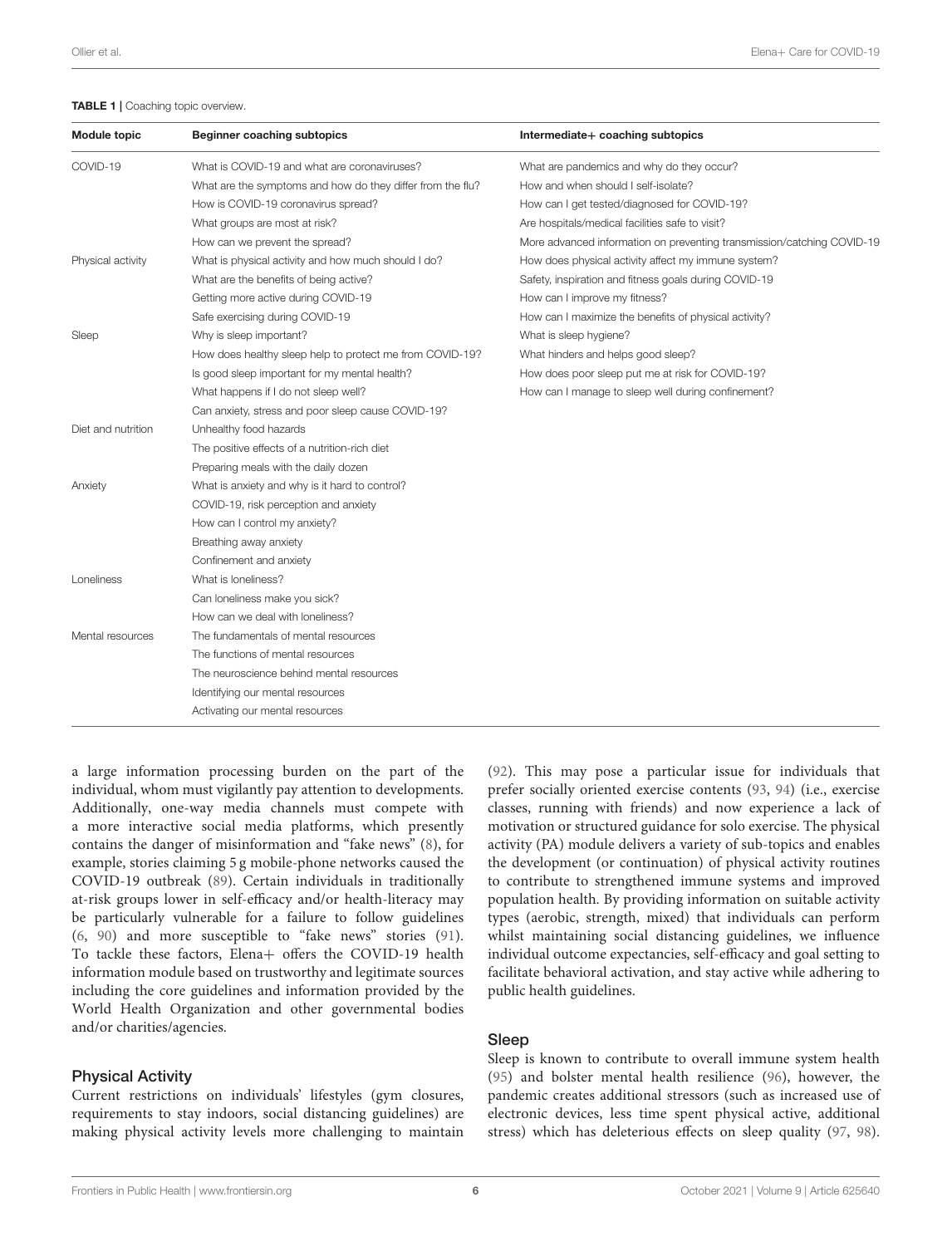The sleep module therefore employs multicomponent cognitive behavioral therapy as recommended by the Standards of Practice Committee (SPC) of the American Academy of Sleep Medicine (AASM) [\(99\)](#page-16-27) as an effective, non-pharmacological intervention to improve sleep hygiene [\(100,](#page-16-28) [101\)](#page-16-29). Sleep education in Elena+ includes: (i) information about the neurophysiological components of sleep from the vigilance model [\(102\)](#page-16-30), (ii) the different stages of sleep and associated oscillatory patters, (iii) the role of certain neurotransmitters (e.g., serotonin, dopamine) which help with the transition of said stages [\(102\)](#page-16-30), as well as, (iv) explaining how sleep is regulated by the circadian rhythm (Process C) and the sleep-wake homeostasis (Process S) from the two-process model [\(103\)](#page-16-31). Other sleep-relevant recommendations such as improving physical activity, nutrition, creating a sleep routine or reducing device use prior to bed are also discussed [\(97,](#page-16-25) [100,](#page-16-28) [104\)](#page-16-32).

#### Diet and Nutrition

Diet and nutrition is known to contribute to the immune system and physical health generally [\(105\)](#page-16-33). In the current period of COVID-19, ensuring individuals eat well and maintain a nutritional diet is key in boosting overall population health [\(106\)](#page-16-34). Eating habits often become routine [\(107\)](#page-16-35), and for many individuals their current eating routines will be in a period of flux; additional time at home may provide the chance to reassess previous eating habits, and with sufficient guidance, allow individuals to develop new routines and exerting greater control over dietary choices. The module therefore functions to provide nutrition and diet information and support individuals in making healthy choices; influencing outcomes expectancies and selfefficacy regarding food and diet choices based upon guidelines from the World Health Organization [\(108\)](#page-16-36) and publications recommending plant-centered diets in managing and preventing chronic diseases [\(109](#page-16-37)[–111\)](#page-16-38).

### Mental Health

During the pandemic strains on mental health have been exhibited; with individuals experiencing periods of increased isolation, uncertainty regarding their employment and safety, and less freedom to enjoy stress-reducing activities [\(112,](#page-16-39) [113\)](#page-16-40). Without guidance therefore, there exists the ever present danger that such stressors may lead to unhealthy coping strategies, creating a negative feedback loop and increased strains upon mental health [\(112\)](#page-16-39). While mental health has previously been considered a delicate topic for automated agents to address, there exists a growing literature body on utilizing CAs to deliver high quality care [\(15,](#page-14-12) [19,](#page-14-15) [114\)](#page-17-0). Contributing to this emergent stream of research, the mental health module offers the topics of: (i) anxiety, (ii) loneliness and (iii) discovering mental resources.

### **Anxiety**

A CBT-inspired approach was used for anxiety materials, focusing on dysfunctional thoughts that affect behavior and functioning and emotion-regulation [\(115](#page-17-1)[–117\)](#page-17-2), whereby emotion regulation refers to decreasing the experiential and behavioral aspects of negative emotions [\(73\)](#page-16-3). Some emotional regulation strategies utilized in Elena+ involve: (i) situation election (e.g., choosing not to watch or read news about COVID-19 throughout the day, only once or twice daily), (ii) attentional deployment (e.g., scheduling and directing attention to enjoyable activities activities), (iii) cognitive change (e.g., modifying how one appraises a situation so as to alter its emotional significance), and (iv) response modulation (e.g., using deep-breathing relaxation techniques) [\(73\)](#page-16-3). In this way, the anxiety module has been developed considering the strategies recommended by Sanderson et al. [\(118\)](#page-17-3), offering an evidence-based treatment for anxiety tailored toward pandemic circumstances.

### **Loneliness**

Loneliness has been defined as the discrepancy between an individual's preferred and actual social relations [\(119\)](#page-17-4). Prior to COVID-19 outbreak, loneliness was a major public health concern and had been linked to increased morbidity and mortality risks [\(120](#page-17-5)[–122\)](#page-17-6). As typical treatment for alleviating loneliness such as increasing opportunities for social interaction [\(123\)](#page-17-7) is not presently possible, these issues are addressed by our intervention in several steps: (i) by discussing opportunities for social interaction compatible with COVID-19 recommendations, (ii) by implementing psychoeducation to make users aware of the increased risk of feeling lonely and its negative impact on wellbeing [\(124\)](#page-17-8), and (iii) directly addressing these consequences in behavior change activities such pleasant activity scheduling [\(125\)](#page-17-9).

#### **Mental Resources**

Coping resources have been found to reduce psychological distress and buffer the consequences of stressful life events [\(126,](#page-17-10) [127\)](#page-17-11) however if individuals underestimate their potential to cope with stress, no adaptive coping strategies will be developed. Emotion-focused coping in Elena+ therefore adjusts an individual's emotional response to the varied and subjective stressors affecting them, and focuses on regulating negative emotional reactions to these stressors, following the Transactional Model of Stress and Coping by Lazarus and Folkman [\(128\)](#page-17-12). This is done by using various cognitive and behavioral skills, such as positive-thinking, reframing, or distraction (e.g., defining a resource to enjoy such as writing down positive memories, utilizing relaxing space in the home or garden) with downstream consequences of boosting an individual's perceived competence and self-efficacy to manage stressors [\(129\)](#page-17-13).

# TECHNICAL IMPLEMENTATION

## Intervention Logic

The intervention logic for Elena+ is displayed in **[Figures 2](#page-9-0)**, **[3](#page-9-1)**. **[Figure 2](#page-9-0)** shows the coachee process from download of the Elena+ app to completing their first coaching session.

Referring to **[Figure 2](#page-9-0)** (and to the diagram numbers), the intervention starts off by "exploring the coaching agenda" whereby: (1) coachees are onboarded to the Elena+ experience (i.e., explanations of the coaching service are given and expectations framed, privacy protection steps are mentioned) and simple demographics are taken, and (2) the coaching agenda is explored in greater depth where coachees input their coaching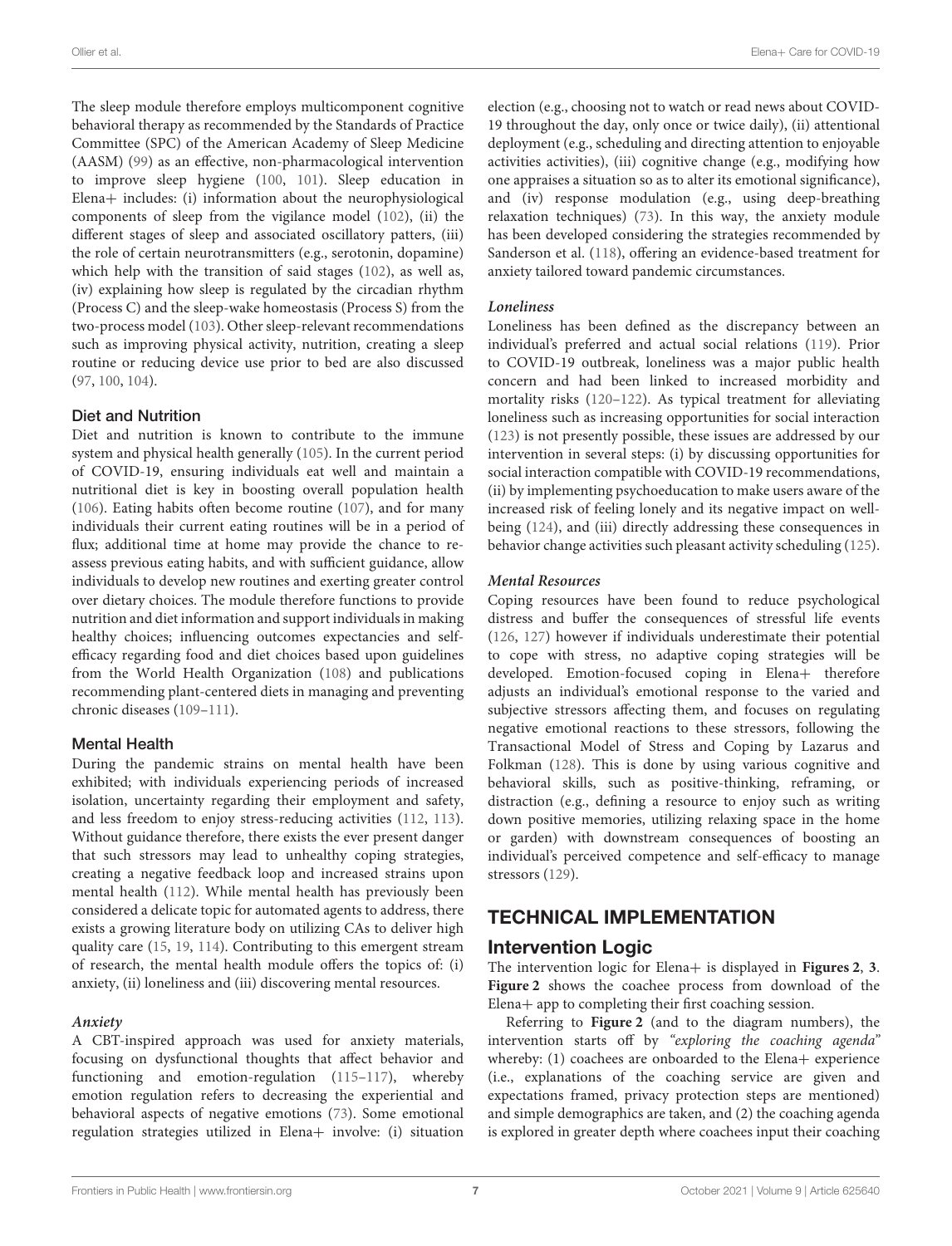

<span id="page-9-1"></span><span id="page-9-0"></span>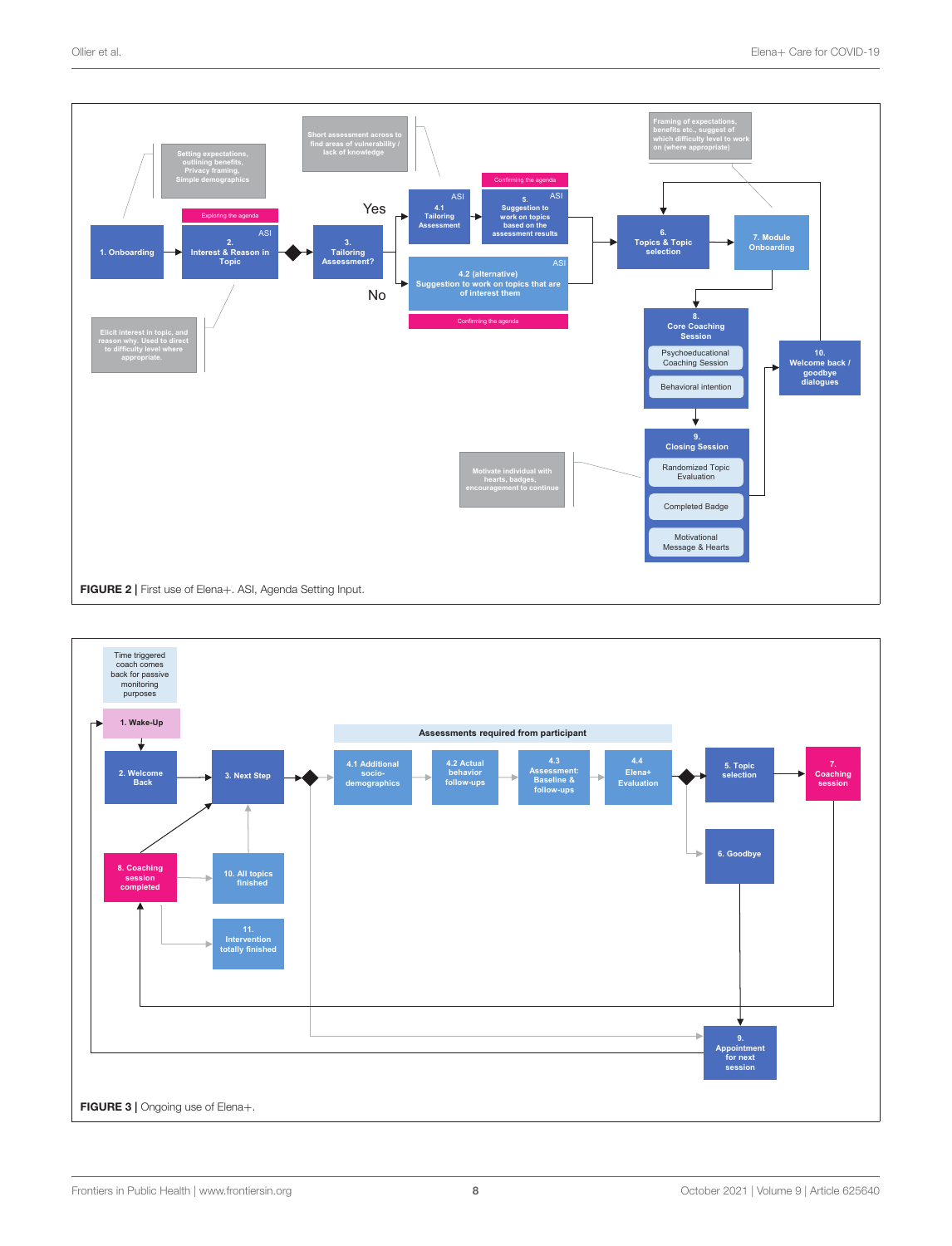interest in the various coaching topics and optionally select from reasons why (e.g., the user states they are curious, or they have been struggling with a given topic), which is used as an input to tailor coaching content later between both topics and difficulty where appropriate. During the "confirming the agenda" stage (3–5) individuals are strongly encouraged to take the tailoring assessment which functions as a type of gamified quiz (4.1) by outlining benefits (i.e., the app will be better tailored to them and their circumstances). Based on the assessment results from this quiz, individuals are given a suggestion of which coaching topics are likely to be of most use to them and then they go to topic selection. Individuals may also opt to skip the assessment (4.2) to preserve user autonomy and go straight to topic selection (6). Following topic selection (6), individuals are directed to the module onboarding (7) which gives an overview of the benefits of taking this series of coaching topics and baseline assessment measures are taken, so that individuals pre and post health outcome scores from using coaching materials can be assessed at a later time. The module onboarding also occurs only once, on the first-time starting a given module.

A topic is then completed by an individual (8) which contains psychoeducation and behavior change/planning activities as appropriate, and a behavioral intention may be set based on the materials covered in that session. Typically, a single coaching session lasts from between 5 and 10 min. After this, individuals move to (9) closing session, where a badge is awarded for specific topic completion, hearts are also awarded for progress in the Elena+ coaching experience and a randomized session evaluation may occur (asking individuals how they perceived the coaching session). Lastly, individuals move to the (10) welcome back/goodbye dialogue where individuals can choose to: (i) continue coaching with another topic selection, (ii) set a date for the next coaching session, (iii) choose to "wake up" the coach to continue coaching at a non-scheduled time (e.g., before their next appointment).

**[Figure 3](#page-9-1)** shows ongoing use, whereby, individuals begin at the (2) "welcome back" dialogue (which can be coach or coachee triggered) and following this typically proceed to the next step (3) which may state that some questions (assessments) are required from the participant. If needed, the participant completes the (4) assessments, and typically proceeds to (5) topic selection and then (7) completes a coaching session, and when finished continues to (8) the closing session dialogue, subsequently choosing (3) next steps they would like to take. However, following the assessments, individuals may choose to also (6) finish, which may typically be the case when an individual has just completed a coaching session and does not wish to start another. This may also occur when an individual has completed all coaching sessions but continues to use Elena+ for behavioral reminders or to earn hearts to combat the pandemic (i.e., "hearts help our healthcare heroes" – as highlighted in **[Table 2](#page-11-0)**). In either case, users would then go to (9) the "appointment for next session" dialogue (ANS) to set a date when Elena should come back to them for more coaching, and after this is confirmed a (1) wake up button is displayed where the user can trigger more coaching at any time. If the coachee does not select the wake-up button (1) then the coach will restart dialogue at (2) with the welcome back dialogue at the appointed time.

Lastly, the (10) "all topics finished" dialogue is triggered when an individual has completed all coaching topics, a congratulations message and additional hearts and summary of achievements are given. Individuals are given motivation for continuing to use the app (i.e., that it can keep you on track with intentions you have set) and a social motivation (answering assessment helps combat COVID-19). When all topics, assessments and actual behavior follow-ups are completed by individuals, the (11) "intervention totally finished" dialogue occurs, and the intervention ends for this participant.

## Development

Elena+ was developed during Summer 2020 using MobileCoach [\(www.mobile-coach.eu\)](http://www.mobile-coach.eu), an open source software platform, available under the industry and academic-friendly Apache 2 license [\(137\)](#page-17-14) for smartphone-based and CA-delivered digital health interventions and ecological momentary assessments [\(138,](#page-17-15) [139\)](#page-17-16). MobileCoach allows intervention authors to design fully automated data collection protocols and interventions consistent with the talk-and-tools paradigm [\(140\)](#page-17-17). It offers a chat-based interface with free text/number input and predefined answer options that are used to simulate conversational turns commonly applied in counseling sessions with health professionals and their clients (the "talk"). The Elena app also delivers a wide range of "tools," i.e., various micro-interventions such as reminders or psychoeducational video clips. Against this background, Elena+ can complement existing video mediated or personal counseling sessions with general practitioners, lifestyle coaches or mental health coaches, and can also reach individuals in a scalable way when a personal coaching approach is neither appropriate, nor geographically accessible, or beyond financial limits and personal resources (e.g., in epidemic times of isolation and social distancing). The intervention content for Elena+ is also available under the Creative Commons license CC BY-NC-SA, a non-commercial license that allows free access to content and requires the sharing of new developed features with the original intervention authors, to encourage scientific sharing and collaboration internationally. A screencast is available on the project website [www.elena.plus](http://www.elena.plus) as well as in the **[Supplementary Material](#page-14-22)**.

# EVALUATION OF ELENA+

## Sample and Data Collection

The Elena+ app is listed on both Apple/Google app stores as "Elena+ Care for COVID-19" (Spanish: "Elena+ cuidados ante la COVID-19") and may be used on both iOS and Android devices in the United Kingdom, Ireland, Switzerland, and on Android devices only at present in the United States, Spain, Mexico, and Colombia with further launch countries planned. The app is listed in the search index with the following keywords (and Spanish equivalents): COVID-19, coronavirus, mental health, sleep, exercise, diet, nutrition, coaching, and thus a natural amount of organic recruitment occurs by individuals searching for these terms. In addition, we utilize the Facebook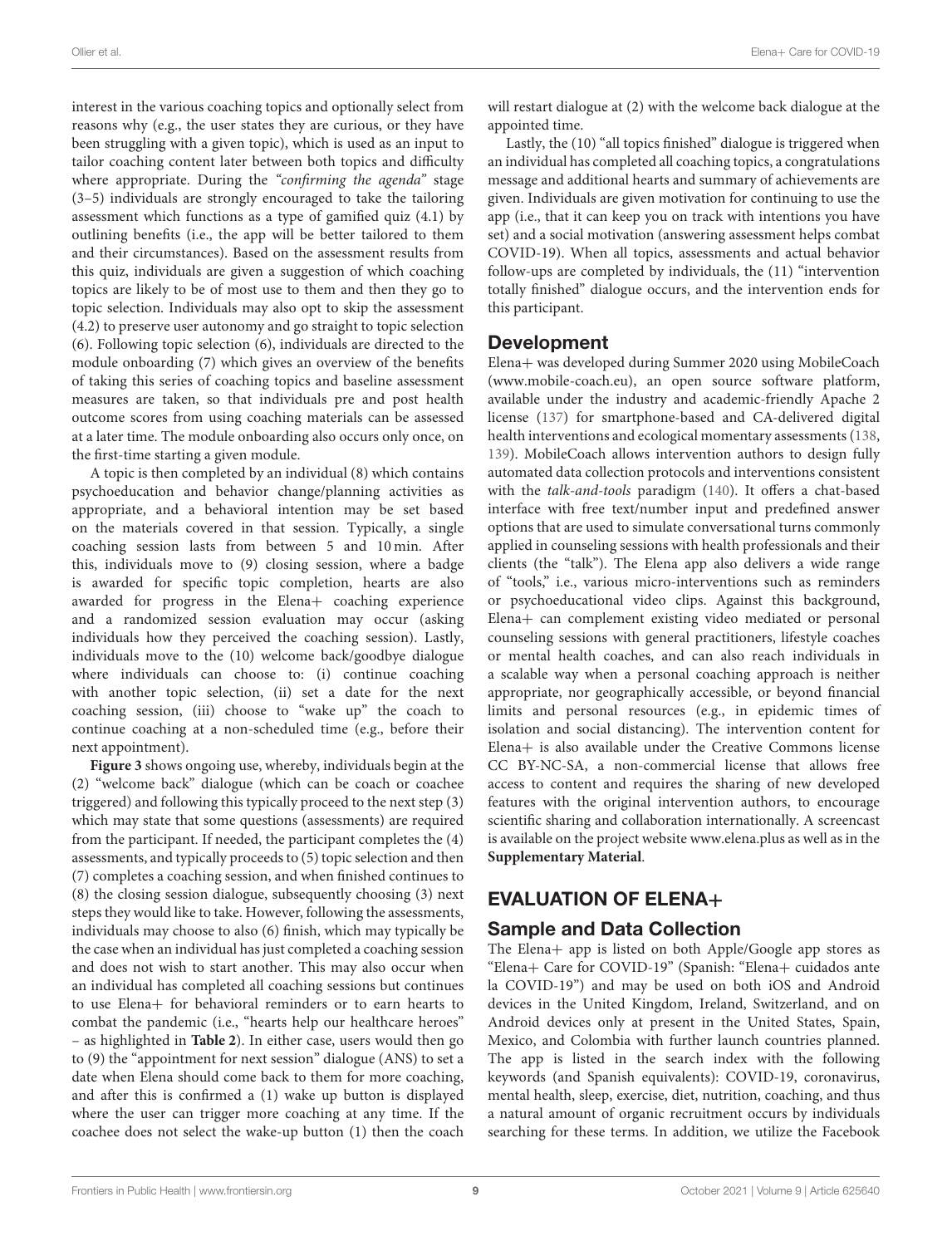#### <span id="page-11-0"></span>TABLE 2 | Intervention components.

| <b>Intervention components</b>            | <b>Brief description</b>                                                                                                                                                                                                                                                                                                                                                                                                                 | <b>Theoretical background</b>                                                                                                                           |
|-------------------------------------------|------------------------------------------------------------------------------------------------------------------------------------------------------------------------------------------------------------------------------------------------------------------------------------------------------------------------------------------------------------------------------------------------------------------------------------------|---------------------------------------------------------------------------------------------------------------------------------------------------------|
| <b>Engagement intervention components</b> |                                                                                                                                                                                                                                                                                                                                                                                                                                          |                                                                                                                                                         |
| Interpersonal style of the Elena+ CA      | Interpersonal and empathetic communication in line with<br>coaching literature to increase relational between coach and<br>coachee                                                                                                                                                                                                                                                                                                       | Working Alliance, Horvath and Greenberg (130); Establishing<br>and Maintaining Long-Term Human- Computer Relationships,<br>Bickmore et al. (32).        |
| Tailoring of the Elena+ coaching          | Where possible, personalization is offered to tailor the<br>intervention. Examples include the assessment quiz making<br>tailored recommendations, self-selection of coaching topics,<br>being available 24/7 for users between coaching session<br>appointments. In line with coaching literature, individual<br>choice and autonomy are preserved throughout, which also<br>includes only making suggestions in a non-forceful manner. | Self-determination Theory, Ryan and Deci (49); Positive<br>psychology coaching, Passmore and Oades (29)                                                 |
| Gamification of the Elena+ app            | Gamification in the form of winning hearts and badges for<br>demonstration of progress and motivational reinforcement                                                                                                                                                                                                                                                                                                                    | Serious Games and Gamification for Mental Health, Fleming<br>et al. (52); Gamification for Health Promotion: Edwards et al.<br>(131).                   |
| Framing of usage experience expectations  | In line with services marketing, information systems research,<br>and human-computer interaction research, we take<br>inspiration in shaping first encounters through use of<br>onboarding individuals regarding usage expectations and<br>privacy matters.                                                                                                                                                                              | Role Theory in the Service Encounter (132); The Onboarding<br>Effect (133) Cardoso 2017; Communication Privacy<br>Management Theory, Metzger (134)      |
| Social media promotion of the Elena+ app  | Advertisements and posts are used to promote, recruit and<br>shape perceptions of the Elena+ app to adults 18+. At the<br>time of writing, Facebook is actively used, we also have<br>reserved Twitter, LinkedIn and Instagram accounts.                                                                                                                                                                                                 | Using Social Media For Health Research, Arigo et al. (63);<br>Harnessing Social Media for Health Promotion and Behavior<br>Change, Korda and Itani (64) |
| Lifestyle intervention components         |                                                                                                                                                                                                                                                                                                                                                                                                                                          |                                                                                                                                                         |
| Psychoeducation                           | Coaching sessions centered around health literacy<br>information delivered by domain experts and put into an easy<br>to understand format for those of varied health literacy levels.                                                                                                                                                                                                                                                    | Health Promotion, Nutbeam and Kickbusch (65), Health<br>Literacy, World Health Organization (135).                                                      |
| Behavior change activities                | Activities from certain coaching traditions as relevant to the<br>domain (e.g. Cognitive Behavioral Therapy, Motivational<br>Interviewing etc.) are used to put health information in context<br>in the coachees life.                                                                                                                                                                                                                   | The Psychology of Coaching and Mentoring, Passmore et al.<br>(37)                                                                                       |
| Planning activities                       | At the end of a coaching session, individuals are encouraged<br>to set a behavioral intention. This synthesizes information<br>participants may have learnt and by setting an intention,<br>crystalizes it to a concrete next step, helping in the behavioral<br>change process. Additionally, planning activities may be used<br>during sessions with regard to straightforward plans to help<br>implement behavioral intentions.       | Health Action Process Approach, Schwarzer (85), Gollwitzer<br>(136).                                                                                    |

#### <span id="page-11-1"></span>TABLE 3 | Baseline and follow-up assessments.

| For topic          | <b>Instrument</b>                                                                                        | <b>References</b>              |  |  |
|--------------------|----------------------------------------------------------------------------------------------------------|--------------------------------|--|--|
| COVID-19           | COVID-19: risk perception and Coping strategies                                                          | Gerhold (142).                 |  |  |
| Diet and nutrition | Short survey instruments for children's diet and physical activity: the evidence<br>SAX Institute (143). |                                |  |  |
| Sleep              | Insomnia severity index: ISI-7                                                                           | Bastien et al. (144).          |  |  |
| Anxiety            | General anxiety disorder: GAD-7                                                                          | Spitzer et al. (145).          |  |  |
| Loneliness         | UCLA loneliness scale: ULS-6                                                                             | Neto (146).                    |  |  |
| Physical activity  | Single-item physical activity measure                                                                    | Milton et al. (147)            |  |  |
|                    | International physical activity questionnaire short form                                                 | YOUTHREX (148) and Booth (149) |  |  |
| Mental resources   | Sinclaire and Wallston (150).<br>Brief resilience coping scale                                           |                                |  |  |
| Wellbeing          | Patient health questionnaire: PHQ-2<br>Kronke et al. (151).                                              |                                |  |  |

Ad Manager platform to target adults aged 18 or above, with no upper limits on age. At present we have capacity for up to two thousand users on our server and are currently exploring how to expand server capacity, so that more active users can be accommodated. Data collection began in June 2020.

Full ethical clearance was given by the ethical board of the university, ETH Zurich, for the project (application number: EK 2020-N-49) and the app content was reviewed by both Apple and Google who requested a list of scientific references to be included within the app before accepting. To use the app, users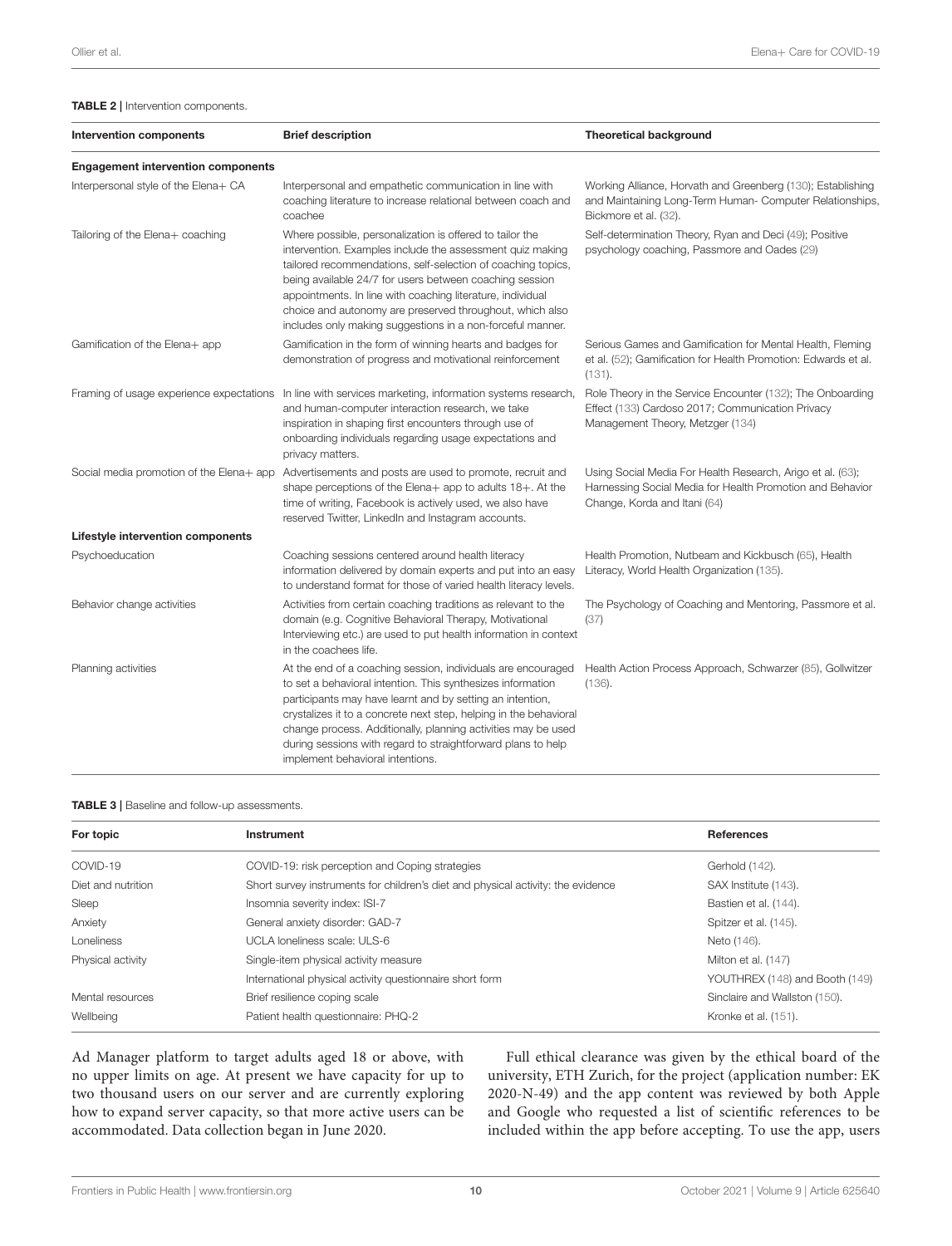| <b>Topic</b>       | Actual behavior follow-ups: |     |     |     | <b>Assessments:</b> |     |     |     |     |             |
|--------------------|-----------------------------|-----|-----|-----|---------------------|-----|-----|-----|-----|-------------|
|                    | 1st                         | 2nd | 3rd | 4th | 1st                 | 2nd | 3rd | 4th | 5th |             |
| Anxiety            |                             | 21  | 35  | 77  | 14                  | 28  | 42  | 84  | 126 | $\mathbf 0$ |
| Mental resources   | 8                           | 22  | 36  | 78  | 15                  | 29  | 43  | 85  | 127 | $+1$        |
| Loneliness         | 9                           | 23  | 37  | 79  | 16                  | 30  | 44  | 86  | 128 | $+2$        |
| Sleep              | 10                          | 24  | 38  | 80  | 17                  | 31  | 45  | 87  | 129 | $+3$        |
| Physical activity  | 6                           | 20  | 34  | 76  | 13                  | 27  | 41  | 83  | 125 | $-1$        |
| Diet and nutrition | 5                           | 19  | 33  | 75  | 12                  | 26  | 40  | 82  | 124 | $-2$        |
| COVID-19<br>info   | $\overline{4}$              | 18  | 32  | 75  | 11                  | 25  | 39  | 81  | 123 | $-3$        |

<span id="page-12-0"></span>TABLE 4 | Timing schedule of assessment and actual behavior questions in days.

must: (i) be aged 18 years or over, (ii) accept the app terms and conditions and (iii) give informed consent for study purposes. If any of these are not true, individuals are screened out early in the Elena+ dialogue. All procedures were in accordance with the ethical standards of the 1964 Helsinki declaration and its later amendments.

Care was put into reducing unintended negative consequences. For example, during the tailoring assessment, individuals that score highly in the General Anxiety Disorder scale or Patient Health Questionnaire or (>5) are recommended by the CA to seek human assistance (e.g., from their family doctor or a mental health charity) [\(141\)](#page-17-35). As we gather no personally identifying information (as part of privacy protection measures) we cannot report these individuals who may benefit from human intervention to medical authorities nor compel individuals to seek out care. However, it was decided not to exclude these individuals from further use of the app, as while receiving human support would be optimal, receiving assistance through the Elena+ app is still better than receiving no support whatsoever. Regarding unintended consequences related to data safety, in the highly unlikely case of an attack on the Elena+ servers, user data will remain anonymous as we collect no personally identifying data, only simple non-identifiable information such as user gender, age, "nickname" and the language version in use. It could be possible that users specify their full name as their "nickname," however, without further personally identifiable information collected (such as telephone number or e-mail address), it is extremely improbable individuals could be personally identified. Lastly, while efforts were put into making informed consent and app terms and conditions as understandable as possible (via dialogue from the CA in addition to the standard legal text displayed in all apps) it is possible that users could accept without fully understanding data will be used for analysis. Nonetheless, users always have the right to request the deletion of their data at any point in time.

### Study Design

Elena+ functions as a single-arm interventional study, whereby individuals' self-reported health assessment outcomes (see **[Table 3](#page-11-1)**), the user-selected behavioral intentions at the end of each coaching session, and self-reported actual behaviors (see **[Table 4](#page-12-0)**) are recorded as the core health and behavioral outcomes <span id="page-12-1"></span>TABLE 5 | Summary selection of marker variables.

| Marker variable      | <b>Explanation</b>                                                                     |
|----------------------|----------------------------------------------------------------------------------------|
| Literacy marker      | Whether an individual is confused or not                                               |
| Sedentary marker     | Whether an individual is sedentary or not                                              |
| Anxiety marker       | Whether an individual is currently experiencing anxiety or<br>not                      |
| Depression marker    | Whether an individual is currently feels depressed or not                              |
| Weight marker        | Whether an individual is reports struggling with their<br>weight or not                |
| Sleep Marker         | Whether an individual is reports struggling with their<br>sleep patterns or not        |
| Humor marker         | Whether an individual is engages in humor with the CA<br>or not                        |
| More coaching marker | Whether an individual indicates desire for more coaching<br>on a specific topic or not |
| Devices marker       | Whether an individual uses many electronic devices or<br>not                           |
| Loneliness marker    | Whether an individual is currently feels lonely or not                                 |
| Smoker marker        | Whether an individual smokes tobacco or not                                            |

of interest. Additionally, we also collect ratings of the app usage experience, social demographic information and "marker variables" (i.e., user choices within the dialogues detailing the patient profile/usage experience objectively) shown in **[Table 5](#page-12-1)**. Socio-demographic data is collected during first usage and before fifth subtopic completion, usage evaluations on a randomized basis after topic completion, and "marker" variables across all dialogues. Marker variables can be used to detail the user profile and usage experience, for example when a participant replies to coach that they do not understand terms used and need further explanation, this is saved as health literacy marker variable. Alternatively, if a user chooses to ask the CA for a joke, this choice is saved as a humor marker variable. As Elena+ has no control group, the authors plan to examine how individual attainment changes based on variations of app usage patterns and user profile over time.

### Methods

To meet the project research aims, we will utilize panel data methods to track changes in health outcome scores gathered at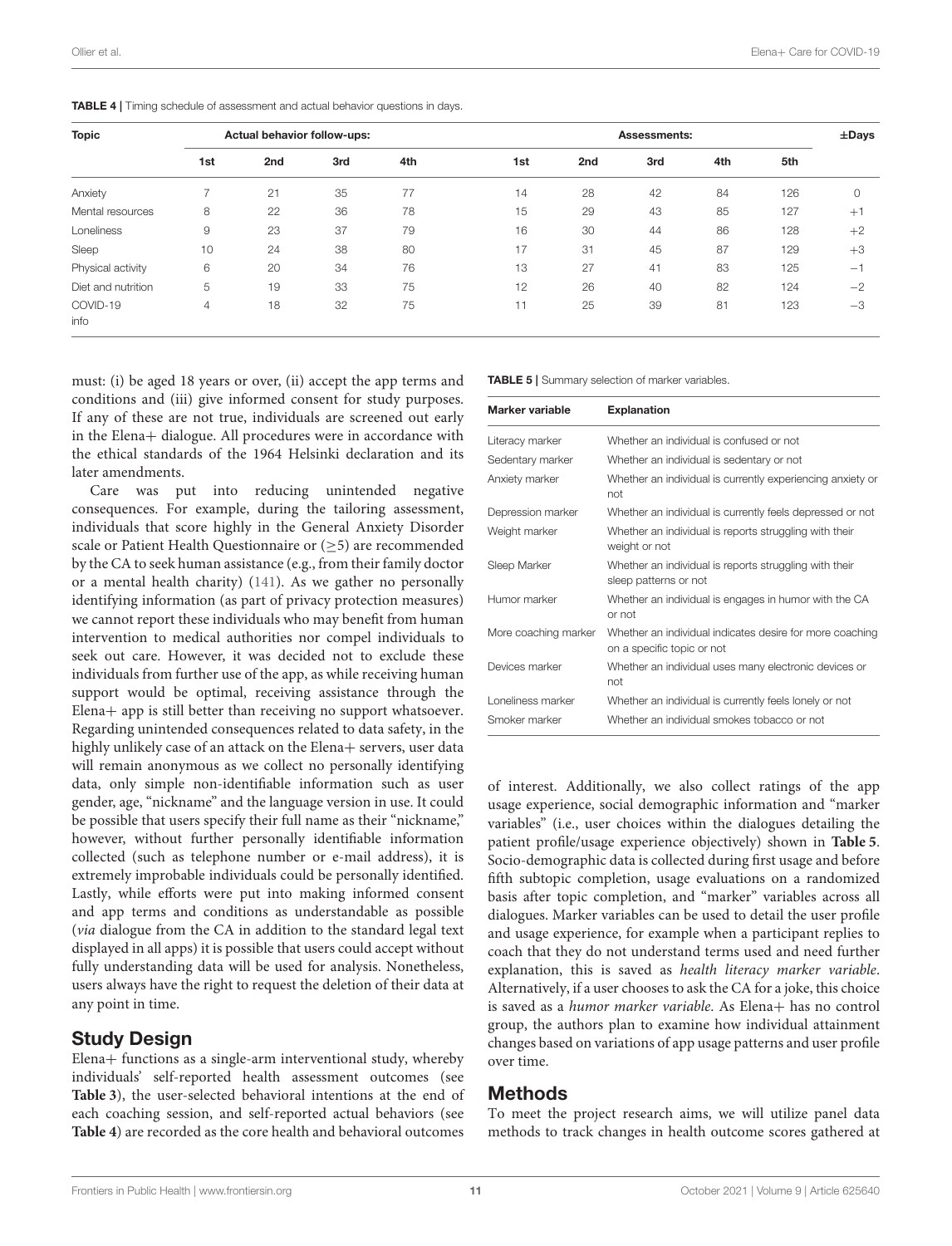baseline (i.e., after a topic has been selected but no coaching content has been completed yet) compared with follow-up intervals as individuals continue to use the app (timing specified in **[Table 4](#page-12-0)**). To do this we will specify Auto-Regressive Moving Average (ARMA) models [\(152\)](#page-17-36), whereby: (i) health outcome assessment scores are regressed on time, (ii) health outcome assessment scores are regressed on time, with no. of coaching subtopics completed specified as a moderating variable, (iii) health outcome assessment scores are regressed on time, with user selected behavioral intentions and user reported actual behaviors specified as serial mediators. A practical example of this would be examining whether setting intentions and reporting actual behaviors of abstaining from electronic devices before bed serially mediates the relationship between time spent using the app and lower scores for the Insomnia Severity Index.

Should sufficient observations be gathered, it may also be possible to adapt the aforementioned models and make forecasts based upon functions of past independent variable value(s) and/or past errors, as well as the present time error [\(153\)](#page-17-37). In this case we would divide the dataset into training and test datasets, specify the ARMA model on training data, and compare its efficacy on test data. If suitable fit is found, the model may be used to make predictions (as to the impact of time spent using the app/no. of coaching subtopics completed/no. of intentions/actual behaviors reported) and their impact on health assessment scores. Additional analyses may include using socio-demographic and marker variables as inputs in Cluster Analyses such as Supervised k-Means Clustering [\(154\)](#page-17-38) whereby individuals are grouped into sub-populations based upon health assessment scores and marker variables selected while using the app. In such a manner, it would be possible to identify aspects of the usage experience (for example, selection of humor marker variables, indicative of greater user engagement) that are linked to superior health outcome assessments.

## Intervention Timeframe

The Elena+ intervention timeframe is estimated to last for approximately half a year if individuals complete all intervention content, as well as all subsequent assessments and actual behavior monitoring questions. However, the time to complete all content fully depends upon how quickly individuals complete all coaching sessions, and the subsequent assessments and actual behavior questions that are triggered by completing coaching sessions. The schedule of follow up health assessments and actual behaviors questions is given in **[Table 4](#page-12-0)**. We utilize some "intervention jitter" (i.e., variation in timing of follow-up questions after coaching sessions) so that assessments are less likely to co-occur on the same day and that the potential burden for users is lessened. For example, for the anxiety topic health outcome assessments occur from 14 days after the first anxiety coaching session, and actual behavior questions 7 days.

# **OUTLOOK**

At the time of writing, Elena+ is available in three language versions: (i) English (in Switzerland, Ireland, the United Kingdom, and the United States), European Spanish (in

Spain) and Latin American Spanish (in Mexico and Colombia) with data collection on going. Finished translations have been created for Tamil which will be launched in India, Sri Lanka, and Singapore. Work is also pending to improve server infrastructure which currently has capacity for 2,000 users.

Moving forward, increasing the effectiveness of Elena+ around the world may comprise of adapting and improving coaching content, features and visual aesthetics, for example, making cultural adaptations to match the profile of users in new launch countries. With the help of a sponsor, it could be possible to strengthen the social motivation for using Elena+ by having gamified hearts redeemable for certain medical equipment (for example, winning hearts providing a donation of money to supply personal protective equipment or ventilators to atrisk areas). In a similar vein, understanding the "state of receptivity" [\(155,](#page-17-39) [156\)](#page-17-40) of participants and sending reminders and notifications at the correct moment may represent a fruitful research direction. Post-pandemic, Elena+ intervention materials may also be adapted to function as a type of digital control condition for other digital health interventions, which would help measure the degree of change attributed to the design choices of a specific digital treatment tailored to a certain disease content against a general lifestyle digital intervention. Researchers may then be able to assess the efficacy of their treatment, over and above the effect of simply using any type of digital tool.

Elena+ intervention content is available under the Creative Commons license 4.0 CC BY-NC-SA, and MobileCoach (the underlying software for Elena+) is available under the Apache 2 license. Materials have been made available to help foster a dynamic research community around Elena+, so that researchers can utilize, adapt, and build on our content, working autonomously in new contexts to add new features/contents whilst sharing findings with other intervention authors. To this end, a collaboration has begun with colleagues from Dartmouth College in the United States to adapt elements of Elena+ into a "just-in-time-adaptive intervention" [\(157\)](#page-17-41) whereby sensor data (such as GPS location, date and time, Wi-Fi connection status) is utilized to match phone notifications to user state of receptivity [\(156\)](#page-17-40). Additionally, discussions are underway with colleagues from Singapore-ETH Centre to build upon Elena+ dialogues for use in studies preventing type-2 diabetes and depression at the population-level. Further interested collaborators are warmly invited to contact the authors for further collaboration opportunities.

# CONCLUDING THOUGHTS

Taken in total then, Elena+ represents a highly innovative digital health intervention developed at speed during the COVID-19 coronavirus pandemic to deliver pandemic lifestyle care. In the long term, Elena is not envisioned to be a static intervention, but rather an intervention which will evolve and adapt, leveraging the revolutionary potential of digital health to learn, innovate and apply solutions [\(30\)](#page-15-4). Results will demonstrate areas of successes of the tool, as well as how improvements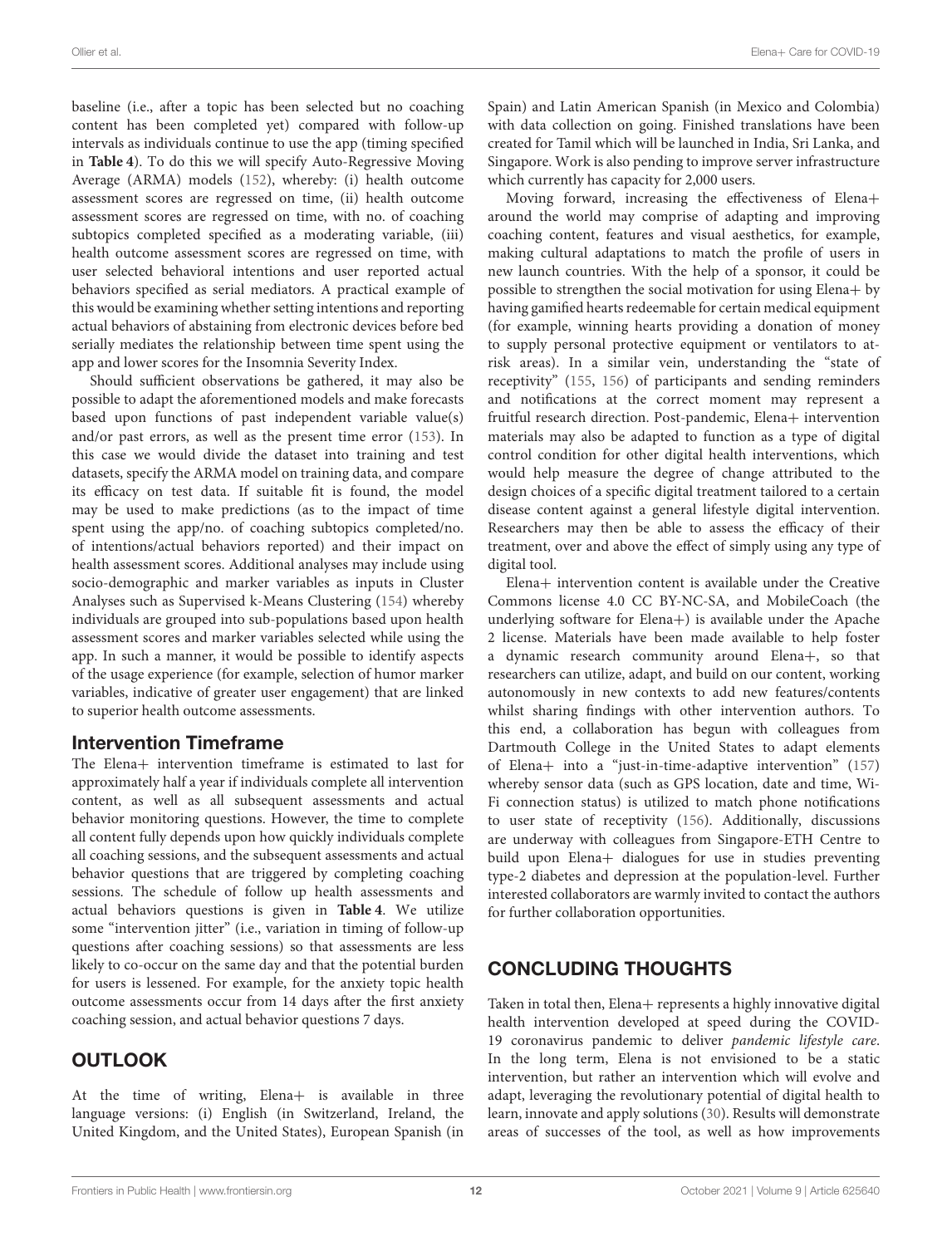can be added to improve effectiveness of this and other future digital health interventions. These findings may be particularly applicable to other population-level threats to public health moving forward, such as obesity epidemic [\(158\)](#page-17-42), and contribute to a greater understanding of digital health interventions for public health promotion.

## ETHICS STATEMENT

The studies involving human participants were reviewed and approved by ETH Zurich, Zurich, Switzerland. The patients/participants provided their written informed consent to participate in this study.

## AUTHOR CONTRIBUTIONS

All authors listed have made a substantial, direct and intellectual contribution to the to the Elena+ project, and have approved the paper for publication.

## **REFERENCES**

- <span id="page-14-0"></span>1. World Health Organization. Coronavirus Disease 2019 (COVID-19): Situation Report, 67. Geneva: World Health Organization (2020).
- <span id="page-14-1"></span>2. Chua MSQ, Lee JCS, Sulaiman S, Tan HK. From the frontlines of COVID-19 – how prepared are we as obstetricians: a commentary. BJOG An Int J Obstet Gynaecol. (2020) 127:1041. doi: [10.1111/1471-0528.16254](https://doi.org/10.1111/1471-0528.16254)
- <span id="page-14-2"></span>3. Weng PY, Chiang YC. Psychological restoration through indoor and outdoor leisure activities. J Leis Res. (2014) 46:203–217. doi: [10.1080/00222216.2014.11950320](https://doi.org/10.1080/00222216.2014.11950320)
- 4. Javed B, Sarwer A, Soto EB, Mashwani Z-R. Impact of SARS-CoV-2 (coronavirus) pandemic on public mental health. Front Public Heal. (2020) 8:292. doi: [10.3389/fpubh.2020.00292](https://doi.org/10.3389/fpubh.2020.00292)
- <span id="page-14-3"></span>5. Lin Y, Hu Z, Alias H, Wong LP. Knowledge, attitudes, impact, and anxiety regarding COVID-19 infection among the public in China. Front Public Heal. (2020) 8:236. doi: [10.3389/fpubh.2020.00236](https://doi.org/10.3389/fpubh.2020.00236)
- <span id="page-14-4"></span>6. Wilson JF. The crucial link between literacy and health. Ann Intern Med. (2003) 139:875–878. doi: [10.7326/0003-4819-139-10-200311180-00038](https://doi.org/10.7326/0003-4819-139-10-200311180-00038)
- <span id="page-14-5"></span>7. Baumer Y, Farmer N, Premeaux TA, Wallen GR, Powell-Wiley TM. Health disparities in COVID-19: addressing the role of social determinants of health in immune system dysfunction to turn the tide. Front Public Heal. (2020) 8:589. doi: [10.3389/fpubh.2020.559312](https://doi.org/10.3389/fpubh.2020.559312)
- <span id="page-14-6"></span>8. Wong JEL, Leo YS, Tan CC. COVID-19 in Singapore—current experience. JAMA. (2020) 323:1243. doi: [10.1001/jama.2020.2467](https://doi.org/10.1001/jama.2020.2467)
- <span id="page-14-7"></span>9. Fiordelli M, Diviani N, Schulz PJ. Mapping mhealth research: a decade of evolution. J Med Internet Res. (2013) 15:e95. doi: [10.2196/jmir.2430](https://doi.org/10.2196/jmir.2430)
- <span id="page-14-8"></span>10. Laranjo L, Dunn AG, Tong HL, Kocaballi AB, Chen J, Bashir R, et al. Conversational agents in healthcare: a systematic review. J Am Med Informatics Assoc. [\(2018\) 25:1248–1258. doi: 10.1093/jamia/](https://doi.org/10.1093/jamia/ocy072) ocy072
- <span id="page-14-13"></span>11. Schachner T, Keller R, v Wangenheim F. Artificial intelligence-based conversational agents for chronic conditions: systematic literature review. J Med Internet Res. (2020) 22:e20701. doi: [10.2196/20701](https://doi.org/10.2196/20701)
- <span id="page-14-9"></span>12. Tudor Car L, Dhinagaran DA, Kyaw BM, Kowatsch T, Joty S, Theng YL, et al. Conversational agents in health care: scoping review and conceptual analysis. J Med Internet Res. [\(2020\) 22:e17158. doi: 10.2196/](https://doi.org/10.2196/17158) 17158
- <span id="page-14-10"></span>13. Kowatsch T, Nißen M, Shih C-HI, Rüegger D, Volland D, Filler A, et al. Textbased healthcare chatbots supporting patient and health professional teams: preliminary results of a randomized controlled trial on childhood obesity. In: Persuasive Embodied Agents for Behavior Change (PEACH2017), Stockholm, Sweden, August 27, 2017. Stockholm, Sweden: ETH Zurich.

## FUNDING

This research was supported by the National Research Foundation, Prime Minister's Office, Singapore under its Campus for Research Excellence and Technological Enterprise (CREATE) programme.

## ACKNOWLEDGMENTS

Part of this research was conducted at the Future Health Technologies programme at the Singapore-ETH Centre, which was established collaboratively between ETH Zurich and the National Research Foundation Singapore.

## SUPPLEMENTARY MATERIAL

<span id="page-14-22"></span>The Supplementary Material for this article can be found [online at: https://www.frontiersin.org/articles/10.3389/fpubh.](https://www.frontiersin.org/articles/10.3389/fpubh.2021.625640/full#supplementary-material) 2021.625640/full#supplementary-material

- <span id="page-14-11"></span>14. Fadhil A, Villafiorita A. An adaptive learning with gamification & conversational UIs. In: Adjun Publ 25th Conf User Model Adapt Pers - UMAP '17. (2017). p. 408–412.
- <span id="page-14-12"></span>15. Provoost S, Lau HM, Ruwaard J, Riper H. Embodied conversational agents in clinical psychology: a scoping review. J Med Internet Res. (2017) 19:e151. doi: [10.2196/jmir.6553](https://doi.org/10.2196/jmir.6553)
- <span id="page-14-14"></span>16. Hauser-Ulrich S, Künzli H, Meier-Peterhans D, Kowatsch T. A smartphonebased health care chatbot to promote self-management of chronic pain (SELMA): pilot randomized controlled trial. JMIR mHealth uHealth. (2020) 8:1–23. doi: [10.2196/15806](https://doi.org/10.2196/15806)
- 17. Fitzpatrick KK, Darcy A, Vierhile M. Delivering cognitive behavior therapy to young adults with symptoms of depression and anxiety using a fully automated conversational agent (Woebot): a randomized controlled trial. JMIR Ment Heal. [\(2017\) 4:e19. doi: 10.2196/menta](https://doi.org/10.2196/mental.7785) l.7785
- <span id="page-14-21"></span>18. Kretzschmar K, Tyroll H, Pavarini G, Manzini A, Singh I, NeurOx Young People's Advisory G. Can your phone be your therapist? Young people's ethical perspectives on the use of fully automated conversational agents (chatbots) in mental health support. Biomed Inf Insights. (2019) 11:117822261982908. doi: [10.1177/1178222619829083](https://doi.org/10.1177/1178222619829083)
- <span id="page-14-15"></span>19. Stieger M, Nißen M, Rüegger D, Kowatsch T, Flückiger C, Allemand M. PEACH, a smartphone- and conversational agent-based coaching intervention for intentional personality change: study protocol of a randomized, wait-list controlled trial. BMC Psychol. (2018) 6:1–15. doi: [10.1186/s40359-018-0257-9](https://doi.org/10.1186/s40359-018-0257-9)
- <span id="page-14-16"></span>20. Lennon MR, Bouamrane MM, Devlin AM, O'Connor S, O'Donnell C, Chetty U, et al. Readiness for delivering digital health at scale: lessons from a longitudinal qualitative evaluation of a national digital health innovation program in the United Kingdom. J Med Internet Res. (2017) 19:1–18. doi: [10.2196/jmir.6900](https://doi.org/10.2196/jmir.6900)
- <span id="page-14-17"></span>21. Hostetter M, Klein S, McCarthy D. Taking Digital Health to the Next Level. New York, NY: The Commonwealth Fund (2014).
- <span id="page-14-18"></span>22. Ross WR. Promoting health equity: a new challenge for frontiers in public health. Front Public Heal. (2013) 1:27. doi: [10.3389/fpubh.2013.00027](https://doi.org/10.3389/fpubh.2013.00027)
- <span id="page-14-19"></span>23. Rabel M, Laxy M, Thorand B, Peters A, Schwettmann L, Mess F. Clustering of health-related behavior patterns and demographics. Results from the population-based KORA S4/F4 cohort study. Front Public Heal. (2019) 6:387. doi: [10.3389/fpubh.2018.00387](https://doi.org/10.3389/fpubh.2018.00387)
- 24. Dolley S. Big data's role in precision public health. Front Public Heal. (2018) 6:1. doi: [10.3389/fpubh.2018.00068](https://doi.org/10.3389/fpubh.2018.00068)
- <span id="page-14-20"></span>25. Brommels M. Patient segmentation: adjust the production logic to the medical knowledge applied and the patient's ability to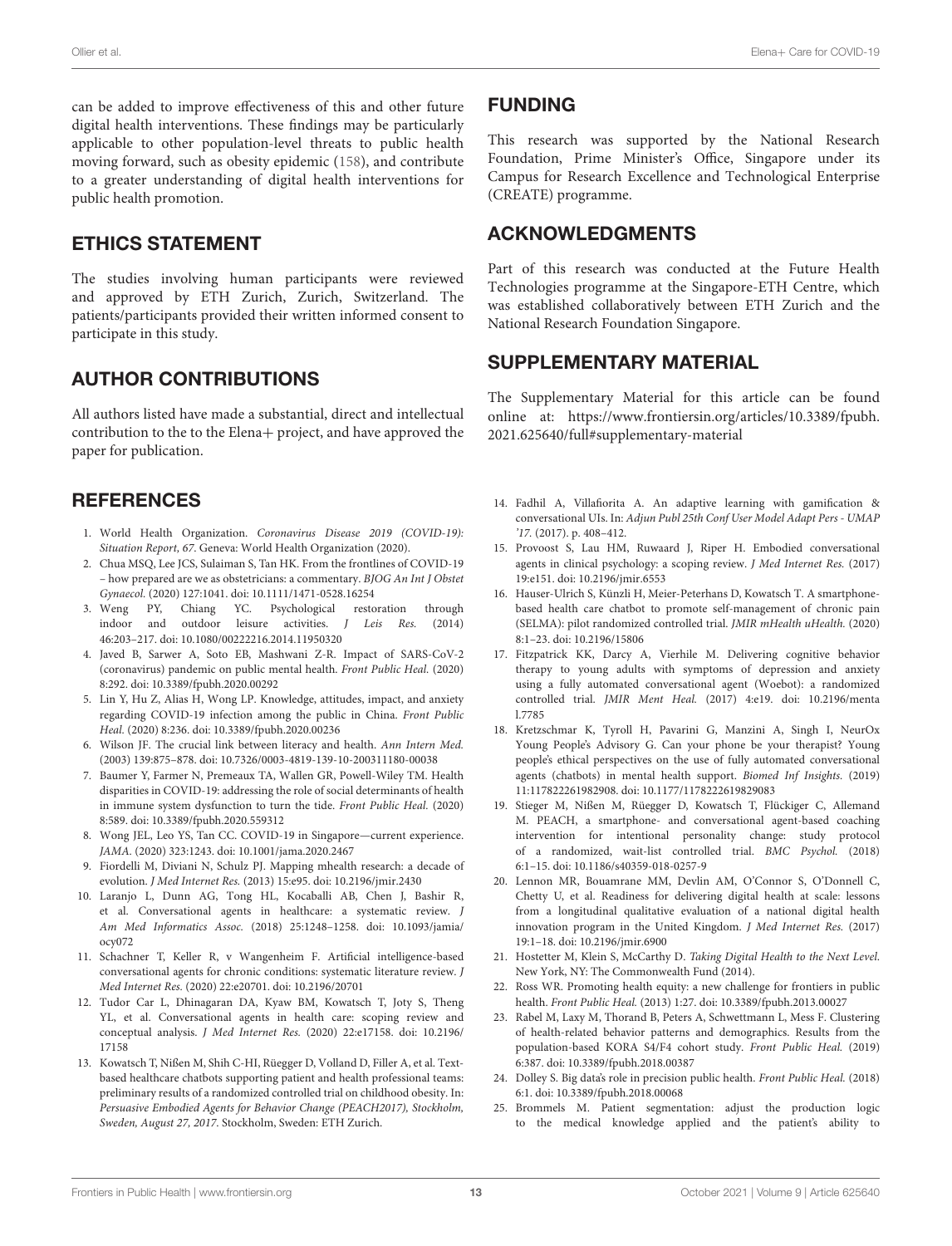self-manage—a discussion paper. Front Public Heal. (2020) 8:195. doi: [10.3389/fpubh.2020.00195](https://doi.org/10.3389/fpubh.2020.00195)

- <span id="page-15-0"></span>26. Ajzen I. The Theory of Planned Behavior. Amherst: Academic Press, Inc. (1991).
- <span id="page-15-1"></span>27. Davis FD. Perceived usefulness, perceived ease of use, and user acceptance of information technology. Mis Q. (1989) 13:319–40. doi: [10.2307/249008](https://doi.org/10.2307/249008)
- <span id="page-15-2"></span>28. Risling T, Martinez J, Young J, Thorp-Froslie N. Evaluating patient empowerment in association with ehealth technology: scoping review. J Med Internet Res. (2017) 19:e329. doi: [10.2196/jmir.7809](https://doi.org/10.2196/jmir.7809)
- <span id="page-15-3"></span>29. Passmore J, Oades L. Positive psychology coaching: a model for coaching practice. Coach Psychol. (2014) 10:68–70. Available online at: [http://centaur.](http://centaur.reading.ac.uk/81943/) [reading.ac.uk/81943/](http://centaur.reading.ac.uk/81943/)
- <span id="page-15-4"></span>30. Kostkova P. Grand challenges in digital health. Front Public Heal. (2015) 3:134. doi: [10.3389/fpubh.2015.00134](https://doi.org/10.3389/fpubh.2015.00134)
- <span id="page-15-5"></span>31. Castonguay LG, Constantino MJ, Holtforth MG. The working alliance: where are we and where should we go? Psychotherapy. (2006) 43:271– 9. doi: [10.1037/0033-3204.43.3.271](https://doi.org/10.1037/0033-3204.43.3.271)
- <span id="page-15-41"></span>32. Bickmore T, Gruber A, Picard R. Establishing the computer-patient working alliance in automated health behavior change interventions. Patient Educ Couns. (2005) 59:21–30. doi: [10.1016/j.pec.2004.09.008](https://doi.org/10.1016/j.pec.2004.09.008)
- <span id="page-15-6"></span>33. Koole SL, Tschacher W. Synchrony in psychotherapy: a review and an integrative framework for the therapeutic alliance. Front Psychol. (2016) 7:14. doi: [10.3389/fpsyg.2016.00862](https://doi.org/10.3389/fpsyg.2016.00862)
- <span id="page-15-7"></span>34. Munder T, Wilmers F, Leonhart R, Linster HW, Barth J. Working alliance inventory-short revised (WAI-SR): psychometric properties in outpatients and inpatients. Clin Psychol Psychother. (2010) 17:231– 9. doi: [10.1002/cpp.658](https://doi.org/10.1002/cpp.658)
- <span id="page-15-8"></span>35. Kiluk BD, Serafini K, Frankforter T, Nich C, Carroll KM. Only connect: the working alliance in computer-based cognitive behavioral therapy. Behav Res Ther. (2014) 63:139–46. doi: [10.1016/j.brat.2014.10.003](https://doi.org/10.1016/j.brat.2014.10.003)
- 36. Anstiss A, Anstiss T, Passmore J. Dr. Jonathan Passmore' s Publications Library : Motivational Interviewing. London: Taylor & Francis Ltd (2012).
- <span id="page-15-9"></span>37. Passmore J, Peterson DB, Freire T. The psychology of coaching and mentoring. In: Passmore J, Peterson DB, Freire T, editors. Wiley-Blackwell Handb Psychol Coach Mentor. Chichester: John Wiley & Sons (2012). p. 1–11.
- <span id="page-15-10"></span>38. Kowatsch T, Nißen M, Rüegger D, Stieger M, Flückiger C, Allemand M, et al. The Impact of Interpersonal Closeness Cues in Text-based Healthcare Chatbots on Attachment Bond and the Desire to Continue Interacting: An Experimental Design. Portsmouth: Twenty - Sixth European Conference on Information Systems (ECIS2018) (2018).
- <span id="page-15-11"></span>39. Mack R, Breckon J, Butt J, Maynard I. Exploring the understanding and application of motivational interviewing in applied sport psychology. Sport Psychol. [\(2017\) 31:396–409. doi: 10.1123/tsp.201](https://doi.org/10.1123/tsp.2016-0125) 6-0125
- <span id="page-15-12"></span>40. Passmore J, Peterson D, Freire T. The Wiley-Blackwell Handbook of the Psychology of Coaching and Mentoring. Oxford: John Wiley & Sons (2016).
- <span id="page-15-13"></span>41. Passmore J, Peterson D, Freire T. Psychology of coaching mentoring. In: Passmore J, Peterson D, Freire T, editors. Wiley-Blackwell Handbook of the Psychology of Coaching & Mentoring. Oxford: Wiley-Blackwell (2013). p. 1–11.
- <span id="page-15-14"></span>42. Bickmore T, Cassell J. Small talk and conversational storytelling in embodied conversational interface agents. In: Proc AAAI Fall Symp Narrat Intell. (1999). p. 87–92.
- <span id="page-15-15"></span>43. Ma T. Virtual Humans in Health-Related Interventions: A Meta-Analysis. Glasgow: Extended Abstracts of the 2019 CHI Conference on Human Factors in Computing Systems (2019).
- <span id="page-15-16"></span>44. Elkins AC, Derrick DC, Burgoon JK, Nunamaker JF. Predicting users' perceived trust in embodied conversational agents using vocal dynamics. In: Proc Annu Hawaii Int Conf Syst Sci. (2012) p. 579–588.
- <span id="page-15-17"></span>45. Sardi L, Idri A, Fernández-Alemán JL. A systematic review of gamification in e-Health. J Biomed Inform. (2017) 71:31–48. doi: [10.1016/j.jbi.2017.05.011](https://doi.org/10.1016/j.jbi.2017.05.011)
- <span id="page-15-18"></span>46. Bickmore T, Schulman D, Yin L. Engagement vs. Deceit : Virtual Humans with Human Autobiographies. Berlin: Springer (2009).
- <span id="page-15-19"></span>47. Komiak S, Benbasat I. The effects of personalization and familiarity on trust and adoption of recommendation agents. MIS Q. (2006) 30:941– 60. doi: [10.2307/25148760](https://doi.org/10.2307/25148760)
- <span id="page-15-20"></span>48. Danckwerts S, Meißner L, Krampe C. Examining user experience of conversational agents in hedonic digital services – antecedents and

the role of psychological ownership. J Serv Manag Res. (2019) 3:111– 25. doi: [10.15358/2511-8676-2019-3-111](https://doi.org/10.15358/2511-8676-2019-3-111)

- <span id="page-15-21"></span>49. Ryan RM, Deci EL. Self-Determination Theory: Basic Psychological Needs in Motivation, Development, and Wellness. New York, NY, US: Guilford Press (2017).
- 50. Miller WR, Rollnick S. Motivational Interviewing: Helping People Change. New York, NY: Guilford press (2012).
- <span id="page-15-22"></span>51. Martins RK, McNeil DW. Review of motivational interviewing in promoting health behaviors. Clin Psychol Rev. (2009) 29:283–93. doi: [10.1016/j.cpr.2009.02.001](https://doi.org/10.1016/j.cpr.2009.02.001)
- <span id="page-15-23"></span>52. Fleming TM, Bavin L, Stasiak K, Hermansson-Webb E, Merry SN, Cheek C, et al. Serious games and gamification for mental health: current status and promising directions. Front Psychiatry. (2016) 7:215. doi: [10.3389/fpsyt.2016.00215](https://doi.org/10.3389/fpsyt.2016.00215)
- <span id="page-15-24"></span>53. Chou Y. Actionable Gamification: Beyond Points, Badges, and Leaderboards. Birmingham: Packt Publishing Ltd. (2019).
- <span id="page-15-25"></span>54. Liu D, Santhanam R, Webster J. Toward meaningful engagement: a framework for design and research of gamified information systems. Mis Q. (2017) 41:1011–34. doi: [10.25300/MISQ/2017/41.4.01](https://doi.org/10.25300/MISQ/2017/41.4.01)
- <span id="page-15-26"></span>55. King D, Greaves F, Exeter C, Darzi A. "Gamification": influencing health behaviours with games. J R Soc Med. (2013) 106:76– 8. doi: [10.1177/0141076813480996](https://doi.org/10.1177/0141076813480996)
- <span id="page-15-27"></span>56. Morgan DL. Schedules of reinforcement at 50: a retrospective appreciation. Psychol Rec. (2010) 60:151–72. doi: [10.1007/BF03395699](https://doi.org/10.1007/BF03395699)
- <span id="page-15-28"></span>57. Schwartz SH, Howard JA.Internalized values as motivators of altruism. In: Development and Maintenance of Prosocial Behavior. Boston, MA: Springer (1984). p. 229–55.
- <span id="page-15-29"></span>58. Ma WWK, Chan A. Knowledge sharing and social media: altruism, perceived online attachment motivation, and perceived online relationship commitment. Comput Human Behav. (2014) 39:51–8. doi: [10.1016/j.chb.2014.06.015](https://doi.org/10.1016/j.chb.2014.06.015)
- <span id="page-15-30"></span>59. Erspective LOP, Lusch RF. Service innovation: a service-dominant-logic perspective. Mis Q. (2015) 39:155–75. doi: [10.25300/MISQ/2015/39.1.07](https://doi.org/10.25300/MISQ/2015/39.1.07)
- <span id="page-15-31"></span>60. Udo GJ, Bagchi KK, Kirs PJ. An assessment of customers' e-service quality perception, satisfaction and intention. Int J Inf Manage. (2010) 30:481– 92. doi: [10.1016/j.ijinfomgt.2010.03.005](https://doi.org/10.1016/j.ijinfomgt.2010.03.005)
- <span id="page-15-32"></span>61. Zablah AR, Sirianni NJ, Korschun D, Gremler DD, Beatty SE. Emotional convergence in service relationships: the shared frontline experience of customers and employees. J Serv Res. (2017) 20:76–90. doi: [10.1177/1094670516675405](https://doi.org/10.1177/1094670516675405)
- <span id="page-15-33"></span>62. Habel J, Alavi S, Schmitz C, Schneider JV, Wieseke J. When do customers get what they expect? Understanding the ambivalent effects of customers' service expectations on satisfaction. J Serv Res. (2016) 19:361– 79. doi: [10.1177/1094670516662350](https://doi.org/10.1177/1094670516662350)
- <span id="page-15-34"></span>63. Arigo D, Pagoto S, Carter-Harris L, Lillie SE, Nebeker C. Using social media for health research: methodological and ethical considerations for recruitment and intervention delivery. Digit Heal. (2018) 4:205520761877175. doi: [10.1177/2055207618771757](https://doi.org/10.1177/2055207618771757)
- <span id="page-15-35"></span>64. Korda H, Itani Z. Harnessing social media for health promotion and behavior change. Health Promot Pract. (2013) 14:15– 23. doi: [10.1177/1524839911405850](https://doi.org/10.1177/1524839911405850)
- <span id="page-15-36"></span>65. Nutbeam D, Kickbusch I. Health promotion glossary. Health Promot Int. (1998) 13:349–64. doi: [10.1093/heapro/13.4.349](https://doi.org/10.1093/heapro/13.4.349)
- <span id="page-15-37"></span>66. Kutcher S, Wei Y, Coniglio C. Mental health literacy: past, present, and future. Can J Psychiatry. (2016) 61:154–8. doi: [10.1177/0706743715616609](https://doi.org/10.1177/0706743715616609)
- <span id="page-15-38"></span>67. Batterham RW, Hawkins M, Collins PA, Buchbinder R, Osborne RH. Health literacy: applying current concepts to improve health services and reduce health inequalities. Public Health. (2016) 132:3– 12. doi: [10.1016/j.puhe.2016.01.001](https://doi.org/10.1016/j.puhe.2016.01.001)
- <span id="page-15-39"></span>68. Coleman CA, Hudson S, Maine LL. Health literacy practices and educational competencies for health professionals: a consensus study. J Health Commun. [\(2013\) 18:82–102. doi: 10.1080/10810730.2013.8](https://doi.org/10.1080/10810730.2013.829538) 29538
- <span id="page-15-40"></span>69. Schapira MM, Swartz S, Ganschow PS, Jacobs EA, Neuner JM, Walker CM, et al. Tailoring educational and behavioral interventions to level of health literacy: a systematic review. MDM Policy Pract. [\(2017\) 2:238146831771447. doi: 10.1177/23814683177](https://doi.org/10.1177/2381468317714474) 14474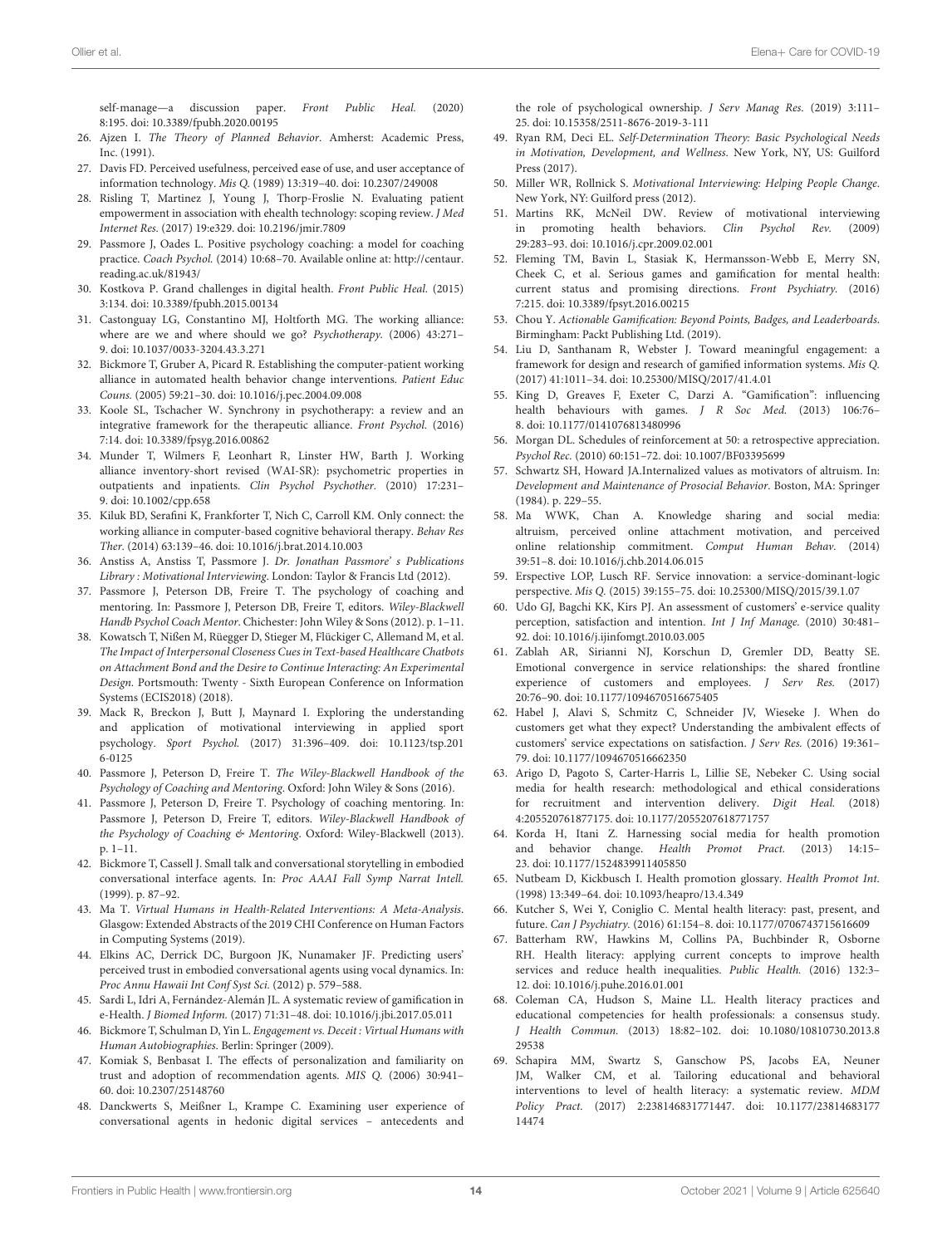- <span id="page-16-0"></span>70. Crook B, Stephens KK, Pastorek AE, Mackert M, Donovan EE. Sharing health information and influencing behavioral intentions: the role of health literacy, information overload, and the internet in the diffusion of healthy heart information. Health Commun. (2016) 31:60–71. doi: [10.1080/10410236.2014.936336](https://doi.org/10.1080/10410236.2014.936336)
- <span id="page-16-1"></span>71. Osborn CY, Paasche-Orlow MK, Bailey SC, Wolf MS. The mechanisms linking health literacy to behavior and health status. Am J Health Behav. (2011) 35:118–28. doi: [10.5993/AJHB.35.1.11](https://doi.org/10.5993/AJHB.35.1.11)
- <span id="page-16-2"></span>72. Passmore J, Fillery-Travis A. A critical review of executive coaching research: a decade of progress and what's to come. Coaching. (2011) 4:70– 88. doi: [10.1080/17521882.2011.596484](https://doi.org/10.1080/17521882.2011.596484)
- <span id="page-16-3"></span>73. Gross JJ. Handbook of Emotion Regulation. New York, NY: Guilford publications (2013).
- <span id="page-16-4"></span>74. Passmore J. Motivational interviewing techniques reflective listening. Coach Psychol. (2011) 7:49–52. Available online at: [http://jonathanpassmore.](http://jonathanpassmore.com/wp-content/uploads/resources/Passmore%20(2011)%20Motivational%20Interviewing%20Techniques-%20Reflective%20listening.pdf) [com/wp-content/uploads/resources/Passmore%20\(2011\)%20Motivational](http://jonathanpassmore.com/wp-content/uploads/resources/Passmore%20(2011)%20Motivational%20Interviewing%20Techniques-%20Reflective%20listening.pdf) [%20Interviewing%20Techniques-%20Reflective%20listening.pdf](http://jonathanpassmore.com/wp-content/uploads/resources/Passmore%20(2011)%20Motivational%20Interviewing%20Techniques-%20Reflective%20listening.pdf)
- <span id="page-16-5"></span>75. Mann T, de Ridder D, Fujita K. Self-regulation of health behavior: social psychological approaches to goal setting and goal striving. Heal Psychol. (2013) 32:487–98. doi: [10.1037/a0028533](https://doi.org/10.1037/a0028533)
- <span id="page-16-6"></span>76. West SP, Lagua C, Trief PM, Izquierdo R, Weinstock RS. Goal setting using telemedicine in rural underserved older adults with diabetes: experiences from the informatics for diabetes education and telemedicine project. Telemed eHealth. (2010) 16:405–16. doi: [10.1089/tmj.2009.0136](https://doi.org/10.1089/tmj.2009.0136)
- <span id="page-16-7"></span>77. Michie S, van Stralen MM, West R. The behaviour change wheel: a new method for characterising and designing behaviour change interventions. Implement Sci. (2011) 6:42. doi: [10.1186/1748-5908-6-42](https://doi.org/10.1186/1748-5908-6-42)
- <span id="page-16-8"></span>78. Sheeran P, Webb TL. The intention-behavior gap. Soc Personal Psychol Compass. (2016) 10:503–18. doi: [10.1111/spc3.12265](https://doi.org/10.1111/spc3.12265)
- <span id="page-16-9"></span>79. White SS, Schneider B. Climbing the commitment ladder: the role of expectations disconfirmation on customers' behavioral intentions. J Serv Res. (2000) 2:240–53. doi: [10.1177/109467050023002](https://doi.org/10.1177/109467050023002)
- 80. Inauen J, Shrout PE, Bolger N, Stadler G, Scholz U. Mind the gap? An intensive longitudinal study of between-person and withinperson intention-behavior relations. Ann Behav Med. (2016) 50:516– 22. doi: [10.1007/s12160-016-9776-x](https://doi.org/10.1007/s12160-016-9776-x)
- <span id="page-16-10"></span>81. Berli C, Stadler G, Inauen J, Scholz U. Action control in dyads: a randomized controlled trial to promote physical activity in everyday life. Soc Sci Med. (2016) 163:89–97. doi: [10.1016/j.socscimed.2016.07.003](https://doi.org/10.1016/j.socscimed.2016.07.003)
- <span id="page-16-11"></span>82. Fennis BM, Adriaanse MA, Stroebe W, Pol B. Bridging the intentionbehavior gap: inducing implementation intentions through persuasive appeals. J Consum Psychol. (2011) 21:302–11. doi: [10.1016/j.jcps.2010.12.003](https://doi.org/10.1016/j.jcps.2010.12.003)
- <span id="page-16-12"></span>83. Schwerdtfeger AR, Schmitz C, Warken M. Using text messages to bridge the intention-behavior gap? A pilot study on the use of text message reminders to increase objectively assessed physical activity in daily life. Front Psychol. (2012) 3:1–9. doi: [10.3389/fpsyg.2012.00270](https://doi.org/10.3389/fpsyg.2012.00270)
- <span id="page-16-13"></span>84. Zhang CQ, Zhang R, Schwarzer R, Hagger MS. A meta-analysis of the health action process approach. Heal Psychol. (2019) 38:623– 37. doi: [10.1037/hea0000728](https://doi.org/10.1037/hea0000728)
- <span id="page-16-14"></span>85. Schwarzer R. Modeling health behavior change: how to predict and modify the adoption and maintenance of health behaviors. Appl Psychol. (2008) 57:1–29. doi: [10.1111/j.1464-0597.2007.00325.x](https://doi.org/10.1111/j.1464-0597.2007.00325.x)
- <span id="page-16-15"></span>86. Haslam N, Holland E, Kuppens P. Categories versus dimensions in personality and psychopathology: a quantitative review of taxometric research. Psychol Med. [\(2012\) 42:903–20. doi: 10.1017/S00332917110](https://doi.org/10.1017/S0033291711001966) 01966
- 87. Waszczuk MA, Zimmerman M, Ruggero C, Li K, MacNamara A, Weinberg A, et al. What do clinicians treat: diagnoses or symptoms? The incremental validity of a symptom-based, dimensional characterization of emotional disorders in predicting medication prescription patterns. Compr Psychiatry. (2017) 79:80–8. doi: [10.1016/j.comppsych.2017.04.004](https://doi.org/10.1016/j.comppsych.2017.04.004)
- <span id="page-16-16"></span>88. Dalgleish T, Black M, Johnston D, Bevan A. Transdiagnostic approaches to mental health problems: current status and future directions. J Consult Clin Psychol. (2020) 88:179–95. doi: [10.1037/ccp0000482](https://doi.org/10.1037/ccp0000482)
- <span id="page-16-17"></span>89. Allington D, Dhavan N. The Relationship Between Conspiracy Beliefs and Compliance With Public Health Guidance With Regard to COVID-19. (2020). Available online at: [http://kclpure.kcl.ac.uk/portal/files/127048253/](http://kclpure.kcl.ac.uk/portal/files/127048253/Allington_and_Dhavan_2020.pdf) [Allington\\_and\\_Dhavan\\_2020.pdf](http://kclpure.kcl.ac.uk/portal/files/127048253/Allington_and_Dhavan_2020.pdf) (accessed April 23, 2020).
- <span id="page-16-18"></span>90. Kelly RB, Zyzanski SJ, Alemagno SA. Prediction of motivation and behavior change following health promotion: role of health beliefs, social support, and self-efficacy. Soc Sci Med. (1991) 32:311–20. doi: [10.1016/0277-9536\(91\)90109-P](https://doi.org/10.1016/0277-9536(91)90109-P)
- <span id="page-16-19"></span>91. Chen ZF, Cheng Y. Consumer response to fake news about brands on social media: the effects of self-efficacy, media trust, and persuasion knowledge on brand trust. J Prod Brand Manag. (2019) 29:188– 98. doi: [10.1108/JPBM-12-2018-2145](https://doi.org/10.1108/JPBM-12-2018-2145)
- <span id="page-16-20"></span>92. World Health Organization. Considerations for Quarantine of Individuals in the Context of Containment for Coronavirus Disease (COVID-19): Interim Guidance-2. (2020). Available online at:<https://www.who.int/news-> (accessed April 23, 2020).
- <span id="page-16-21"></span>93. Treiber FA, Baranowski T, Braden DS, Strong WB, Levy M, Knox W. Social support for exercise: relationship to physical activity in young adults. Prev Med. (1991) 20:737–50. doi: [10.1016/0091-7435\(91\)90068-F](https://doi.org/10.1016/0091-7435(91)90068-F)
- <span id="page-16-22"></span>94. Resnick B, Orwig D, Magaziner J, Wynne C. The effect of social support on exercise behavior in older adults. Clin Nurs Res. (2002) 11:52– 70. doi: [10.1177/105477380201100105](https://doi.org/10.1177/105477380201100105)
- <span id="page-16-23"></span>95. Imeri L, Opp MR. How (and why) the immune system makes us sleep. Nat Rev Neurosci. (2009) 10:199–210. doi: [10.1038/nrn2576](https://doi.org/10.1038/nrn2576)
- <span id="page-16-24"></span>96. Alvaro PK, Roberts RM, Harris JK. A systematic review assessing bidirectionality between sleep disturbances, anxiety, and depression. Sleep. (2013) 36:1059–68. doi: [10.5665/sleep.2810](https://doi.org/10.5665/sleep.2810)
- <span id="page-16-25"></span>97. Barber MI. Sleep in a time of pandemic-a position statement from the national sleep foundation. Sleep Heal. 6:431. doi: [10.1016/j.sleh.2020.05.003](https://doi.org/10.1016/j.sleh.2020.05.003)
- <span id="page-16-26"></span>98. Giuntella O, Hyde K, Saccardo S, Sadoff S. Lifestyle and mental health disruptions during COVID-19. SSRN Electron J. (2020) 118:e2016632118. doi: [10.1073/pnas.2016632118](https://doi.org/10.1073/pnas.2016632118)
- <span id="page-16-27"></span>99. Morgenthaler TI, Owens J, Alessi C, Boehlecke B, Brown TM, Coleman J, et al. Practice parameters for behavioral treatment of bedtime problems and night wakings in infants and young children. Sleep. (2006) 29:1277–81.
- <span id="page-16-28"></span>100. Gee B, Orchard F, Clarke E, Joy A, Clarke T, Reynolds S. The effect of non-pharmacological sleep interventions on depression symptoms: a metaanalysis of randomised controlled trials. Sleep Med Rev. (2019) 43:118– 28. doi: [10.1016/j.smrv.2018.09.004](https://doi.org/10.1016/j.smrv.2018.09.004)
- <span id="page-16-29"></span>101. Montgomery P, Dennis J. A systematic review of non-pharmacological therapies for sleep problems in later life. Sleep Med Rev. (2004) 8:47– 62. doi: [10.1016/S1087-0792\(03\)00026-1](https://doi.org/10.1016/S1087-0792(03)00026-1)
- <span id="page-16-30"></span>102. Arns M, Gunkelman J, Olbrich S, Sander C, Hegerl U. CHAPTER 4 4 c0004 EEG Vigilance and Phenotypes in Neuropsychiatry: Implications for Intervention (2011) 434–435:79–435
- <span id="page-16-31"></span>103. Borbély AA, Daan S, Wirz-Justice A, Deboer T. The two-process model of sleep regulation: a reappraisal. J Sleep Res. (2016) 25:131– 43. doi: [10.1111/jsr.12371](https://doi.org/10.1111/jsr.12371)
- <span id="page-16-32"></span>104. Akçay BD, Akçay D, Yetkin S. The effects of mobile electronic devices use on the sleep states of university students. Anatol J Psychiatry. (2020) 21:1. doi: [10.5455/apd.99831](https://doi.org/10.5455/apd.99831)
- <span id="page-16-33"></span>105. Lanham-New SA, Hill TR, Gallagher AM, Vorster HH. Introduction to Human Nutrition. Hoboken, NJ: John Wiley & Sons (2019).
- <span id="page-16-34"></span>106. Lawrence M, Worsley T. Public Health Nutrition. Crows Nest: McGraw-Hill Education (UK) (2007).
- <span id="page-16-35"></span>107. Jastran MM, Bisogni CA, Sobal J, Blake C, Devine CM. Eating routines. Embedded, value based, modifiable, and reflective. Appetite. (2009) 52:127– 36. doi: [10.1016/j.appet.2008.09.003](https://doi.org/10.1016/j.appet.2008.09.003)
- <span id="page-16-36"></span>108. World Health Organization. Healthy Diet. Cairo: World Health Organization. Regional Office for the Eastern Mediterranean (2019).
- <span id="page-16-37"></span>109. Trapp CB, Barnard ND. Usefulness of Vegetarian and Vegan Diets for Treating Type 2 Diabetes. Washington, DC: Springer (2010).
- 110. McDougall J, Thomas LE, McDougall C, Moloney G, Saul B, Finnell JS, et al. Effects of 7 days on an ad libitum low-fat vegan diet: the McDougall program cohort. Nutr J. (2014) 13:1–7. doi: [10.1186/1475-2891-13-99](https://doi.org/10.1186/1475-2891-13-99)
- <span id="page-16-38"></span>111. Rogerson D. Vegan diets: practical advice for athletes and exercisers. J Int Soc Sports Nutr. [\(2017\) 14:1–15. doi: 10.1186/s12970-017-](https://doi.org/10.1186/s12970-017-0192-9) 0192-9
- <span id="page-16-39"></span>112. Pfefferbaum B, North CS. Mental health and the Covid-19 pandemic. N Engl J Med. (2020) 383:510–2. doi: [10.1056/NEJMp2008017](https://doi.org/10.1056/NEJMp2008017)
- <span id="page-16-40"></span>113. Usher K, Durkin J, Bhullar N. The COVID-19 pandemic and mental health impacts. Int J Ment Health Nurs. (2020) 29:315–8. doi: [10.1111/inm.12726](https://doi.org/10.1111/inm.12726)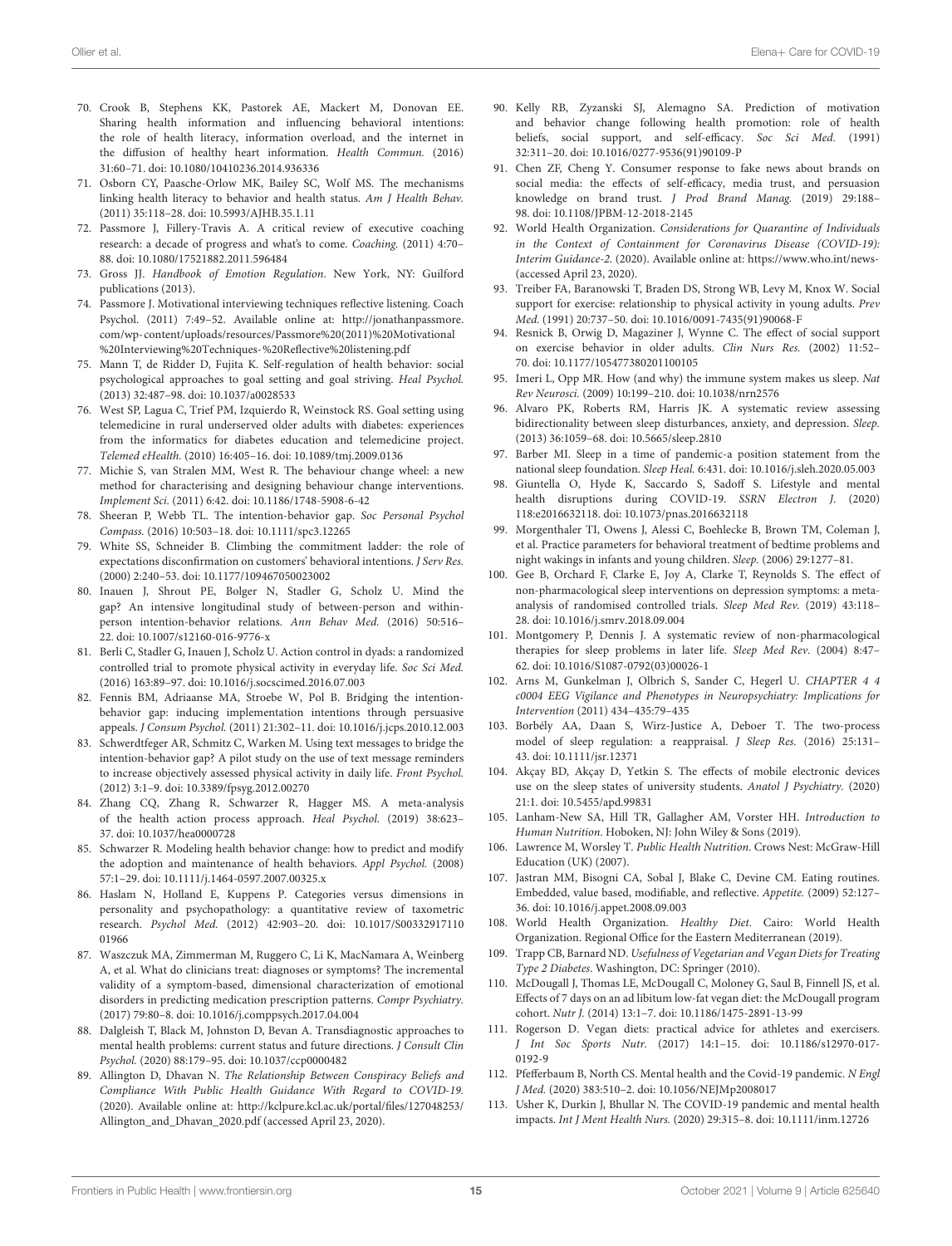- <span id="page-17-0"></span>114. Park S, Choi J, Lee S, Oh C, Kim C, La S, et al. Designing a chatbot for a brief motivational interview on stress management: qualitative case study. J Med Internet Res. (2019) 21:e12231. doi: [10.2196/12231](https://doi.org/10.2196/12231)
- <span id="page-17-1"></span>115. Cuijpers P, Cristea IA, Karyotaki E, Reijnders M, Hollon SD. Component studies of psychological treatments of adult depression: a systematic review and meta-analysis. Psychother Res. (2019) 29:15–29. doi: [10.1080/10503307.2017.1395922](https://doi.org/10.1080/10503307.2017.1395922)
- 116. DeRubeis RJ, Keefe JR, Beck AT. Cognitive Therapy. New York, NY: The Guilford Press (2019).
- <span id="page-17-2"></span>117. Wilkins G, Andrews G, Bell C, Boyce P, Gale C, Rapee R, et al. Managing anxiety disorders in adults. Med Today. (2019) 20:12–22. Available online at: <https://medicinetoday.com.au/mt/december-2019>
- <span id="page-17-3"></span>118. Sanderson WC, Funk AP, Ginsburg KL, Limowski AR, Olesnycky OS. Coping with Fear and Sadness During a Pandemic. New York, NY: Hofstra University (2020).
- <span id="page-17-4"></span>119. Peplau LA. Loneliness research: basic concepts and findings. In: Sarason IG, Sarason BR, editors. Social Support: Theory, Research and Applications. Dordrecht: Springer Netherlands (1985). p. 269–286.
- <span id="page-17-5"></span>120. Cacioppo JT, Cacioppo S. The growing problem of loneliness. Lancet. (2018) 391:426. doi: [10.1016/S0140-6736\(18\)30142-9](https://doi.org/10.1016/S0140-6736(18)30142-9)
- 121. Holt-Lunstad J. The potential public health relevance of social isolation and loneliness: prevalence, epidemiology, and risk factors. Public Policy Aging Rep. (2017) 27:127–30. doi: [10.1093/ppar/prx030](https://doi.org/10.1093/ppar/prx030)
- <span id="page-17-6"></span>122. Social Isolation and Loneliness in Older Adults. Washington, DC: National Academies Press (2020).
- <span id="page-17-7"></span>123. Cacioppo S, Grippo AJ, London S, Goossens L, Cacioppo JT. Loneliness: clinical import and interventions. Perspect Psychol Sci. (2015) 10:238– 49. doi: [10.1177/1745691615570616](https://doi.org/10.1177/1745691615570616)
- <span id="page-17-8"></span>124. Golden J, Conroy RM, Bruce I, Denihan A, Greene E, Kirby M, et al. Loneliness, social support networks, mood and wellbeing in community-dwelling elderly. Int J Geriatr Psychiatry. (2009) 24:694– 700. doi: [10.1002/gps.2181](https://doi.org/10.1002/gps.2181)
- <span id="page-17-9"></span>125. Bouman TK. Relationship between the pleasant events schedule and other aspects of psychopathology. Artic J Abnorm Psychol. (1986) 95:373– 7. doi: [10.1037/0021-843X.95.4.373](https://doi.org/10.1037/0021-843X.95.4.373)
- <span id="page-17-10"></span>126. Katz MR, Rodin G, Devins GM. Self-esteem and cancer: theory and research. Can J Psychiatry. (1995) 40:608–15. doi: [10.1177/070674379504001007](https://doi.org/10.1177/070674379504001007)
- <span id="page-17-11"></span>127. Thoits PA. Stress, coping, and social support processes: where are we? What next? J Health Soc Behav. (1995) 35:53–79. doi: [10.2307/2626957](https://doi.org/10.2307/2626957)
- <span id="page-17-12"></span>128. Lazarus RS, Folkman S. Stress, Appraisal, and Coping. New York, NY: Springer Publishing Company (1984).
- <span id="page-17-13"></span>129. Bandura A. Self-efficacy: the exercise of control. Choice Rev Online. (1997) 35:35.1826. doi: [10.5860/CHOICE.35-1826](https://doi.org/10.5860/CHOICE.35-1826)
- <span id="page-17-18"></span>130. Horvath AO, Greenberg LS. Development and validation of the working alliance inventory. J Couns Psychol. (1989) 36:223–33. doi: [10.1037/0022-0167.36.2.223](https://doi.org/10.1037/0022-0167.36.2.223)
- <span id="page-17-19"></span>131. Edwards EA, Lumsden J, Rivas C, Steed L, Edwards LA, Thiyagarajan A, et al. Gamification for health promotion: systematic review of behaviour change techniques in smartphone apps. BMJ Open. (2016) 6:e012447. doi: [10.1136/bmjopen-2016-012447](https://doi.org/10.1136/bmjopen-2016-012447)
- <span id="page-17-20"></span>132. Solomon MR, Surprenant C, Czepiel JA, Gutman EG. A role theory perspective on dyadic interactions: the service encounter. J Mark. (1985) 49:99–111. doi: [10.1177/002224298504900110](https://doi.org/10.1177/002224298504900110)
- <span id="page-17-21"></span>133. Cardoso M. The Onboarding Effect: Leveraging User Engagement and Retention in Crowdsourcing Platforms. Denver: CHI Conference Extended Abstracts on Human Factors in Computing Systems (2017).
- <span id="page-17-22"></span>134. Metzger MJ. Communication privacy management in electronic commerce. J Comput Commun. (2007) 12:335–61. doi: [10.1111/j.1083-6101.2007.00328.x](https://doi.org/10.1111/j.1083-6101.2007.00328.x)
- <span id="page-17-23"></span>135. World Health Organization, Regional Office for Europe. Health literacy : The Solid Facts. (2013). Available online at:<http://www.euro.who.int/pubrequest> (accessed September 10, 2020).
- <span id="page-17-24"></span>136. Gollwitzer PM. Implementation intentions: strong effects of simple plans. Am Psychol. (1999) 54:493–503. doi: [10.1037/0003-066X.54.7.493](https://doi.org/10.1037/0003-066X.54.7.493)
- <span id="page-17-14"></span>137. Apache Software Foundation. Apache License, Version 2.0. (2004) Available online at:<https://www.apache.org/licenses/LICENSE-2.0> (accessed September 21, 2020).
- <span id="page-17-15"></span>138. Kowatsch T, Volland D, Shih I, Rüegger D, Künzler F, Barata F, et al. Design and evaluation of a mobile chat app for the open source behavioral health intervention platform mobilecoach. In: Lecture Notes in Computer Science (including subseries Lecture Notes in Artificial Intelligence and Lecture Notes in Bioinformatics). Cham: Springer Verlag (2017). p. 485–9.
- <span id="page-17-16"></span>139. Filler A, Kowatsch T, Haug S, Wahle F, Staake T, Fleisch E. MobileCoach: a novel open source platform for the design of evidence-based, scalable and low-cost behavioral health interventions: overview and preliminary evaluation in the public health context. In: Wirel Telecommun Symp. (2015).
- <span id="page-17-17"></span>140. Beun RJ, Fitrianie S, Griffioen-Both F, Spruit S, Horsch C, Lancee J, et al. Talk and tools: the best of both worlds in mobile user interfaces for E-coaching. Pers Ubiquitous Comput. (2017) 21:661–74. doi: [10.1007/s00779-017-1021-5](https://doi.org/10.1007/s00779-017-1021-5)
- <span id="page-17-35"></span>141. Staples LG, Dear BF, Gandy M, Fogliati V, Fogliati R, Karin E, et al. Psychometric properties and clinical utility of brief measures of depression, anxiety, and general distress: the PHQ-2, GAD-2, and K-6. Gen Hosp Psychiatry. [\(2019\) 56:13–8. doi: 10.1016/j.genhosppsych.2018.](https://doi.org/10.1016/j.genhosppsych.2018.11.003) 11.003
- <span id="page-17-25"></span>142. Gerhold L. COVID-19: Risk Perception and Coping Strategies. Berlin: AG Interdisziplin4re Sicherheitsforschung (2020).
- <span id="page-17-26"></span>143. SAX Institute. Short Survey Instruments for Children's Diet and Physical Activity: The Evidence. (2016). Availableonline at: [www.saxinstitute.org.au](http://www.saxinstitute.org.au) (accessed July 11, 2021).
- <span id="page-17-27"></span>144. Bastien CH, Vallières A, Morin CM. Validation of the insomnia severity index as an outcome measure for insomnia research. Sleep Med. (2001) 2:297–307. doi: [10.1016/S1389-9457\(00\)00065-4](https://doi.org/10.1016/S1389-9457(00)00065-4)
- <span id="page-17-28"></span>145. Spitzer RL, Kroenke K, Williams JBW, Löwe B. A brief measure for assessing generalized anxiety disorder: the GAD-7. Arch Intern Med. (2006) 166:1092– 7. doi: [10.1001/archinte.166.10.1092](https://doi.org/10.1001/archinte.166.10.1092)
- <span id="page-17-29"></span>146. Neto F. Psychometric analysis of the short-form UCLA loneliness scale (ULS-6) in older adults. Eur J Ageing. (2014) 11:313–9. doi: [10.1007/s10433-014-0312-1](https://doi.org/10.1007/s10433-014-0312-1)
- <span id="page-17-30"></span>147. Milton K, Bull FC, Bauman A. Reliability and validity testing of a single-item physical activity measure. Br J Sports Med. (2011) 45:203– 8. doi: [10.1136/bjsm.2009.068395](https://doi.org/10.1136/bjsm.2009.068395)
- <span id="page-17-31"></span>148. YOUTHREX. Evaluation Measures International Physical Activity Questionnaire-Short Form. Toronto (2002).
- <span id="page-17-32"></span>149. Booth M. Assessment of physical activity: an international perspective. Res Q Exerc Sport. (2000) 71:114–20. doi: [10.1080/02701367.2000.11082794](https://doi.org/10.1080/02701367.2000.11082794)
- <span id="page-17-33"></span>150. Sinclair VG, Wallston KA. The development and psychometric evaluation of the brief resilient coping scale. Assessment. (2004) 11:94–101. doi: [10.1177/1073191103258144](https://doi.org/10.1177/1073191103258144)
- <span id="page-17-34"></span>151. Kroenke, Kurt, Spitzer, Robert, Williams J. The patient health questionnaire-2 : validity of a two-item depression screener. Med Care. (2003) 41:1284– 92. doi: [10.1097/01.MLR.0000093487.78664.3C](https://doi.org/10.1097/01.MLR.0000093487.78664.3C)
- <span id="page-17-36"></span>152. Beveridge S, Oickle C. A comparison of Box—Jenkins and objective methods for determining the order of a non-seasonal ARMA model. J Forecast. (1994) 13:419–34. doi: [10.1002/for.3980130502](https://doi.org/10.1002/for.3980130502)
- <span id="page-17-37"></span>153. Box GEP, Jenkins GM, Reinsel GC, Ljung GM. Time Series Analysis: Forecasting and Control. Hoboken, NJ: John Wiley & Sons (2015).
- <span id="page-17-38"></span>154. Finley T, Joachims T. Supervised clustering with support vector machines. In ICML 2005 - Proceedings of the 22nd International Conference on Machine Learning. p. 217–24.
- <span id="page-17-39"></span>155. Kramer J-NN, Künzler F, Mishra V, Presset B, Kotz D, Smith S, et al. Investigating intervention components and exploring states of receptivity for a smartphone app to promote physical activity: protocol of a microrandomized trial. JMIR Res Protoc. (2019) 8:e11540. doi: [10.2196/11540](https://doi.org/10.2196/11540)
- <span id="page-17-40"></span>156. Kunzler F, Mishra V, Kramer JN, Kotz D, Fleisch E, Kowatsch T. Exploring the state-of-receptivity for mhealth interventions. Proc ACM Interact Mobile Wearable Ubiquitous Technol. (2019) 3:1–27. doi: [10.1145/3369805](https://doi.org/10.1145/3369805)
- <span id="page-17-41"></span>157. Nahum-Shani I, Smith SN, Spring BJ, Collins LM, Witkiewitz K, Tewari A, et al. Just-in-time adaptive interventions (JITAIs) in mobile health: key components and design principles for ongoing health behavior support. Ann Behav Med. (2016) 52:446–62. doi: [10.1007/s12160-016-9830-8](https://doi.org/10.1007/s12160-016-9830-8)
- <span id="page-17-42"></span>158. Berry EM. The obesity pandemic—whose responsibility? No blame, no shame, not more of the same. Front Nutr. (2020) 7:2. doi: [10.3389/fnut.2020.00002](https://doi.org/10.3389/fnut.2020.00002)